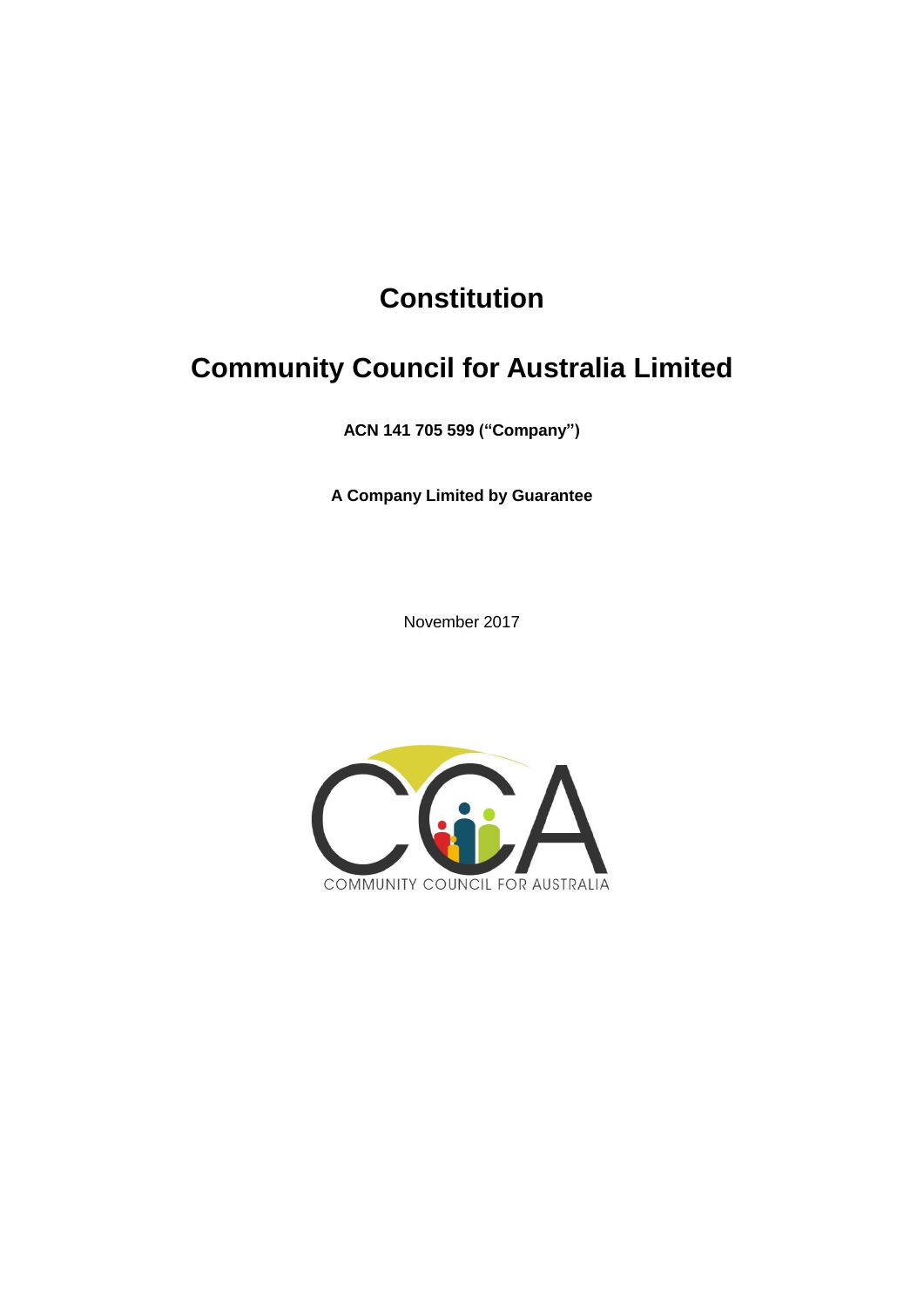#### Contents

| 1              |   |
|----------------|---|
| 2              |   |
| 3              |   |
| 4              |   |
| 5              |   |
| 6              |   |
| $\overline{7}$ |   |
| 8              |   |
| 9              |   |
| 10             |   |
| 11             |   |
| 12             |   |
| 13             |   |
| 14             |   |
| 15             |   |
| 16             |   |
| 17             |   |
| 18             |   |
| 19             |   |
| 20             |   |
| 21             |   |
| 22             |   |
|                | 2 |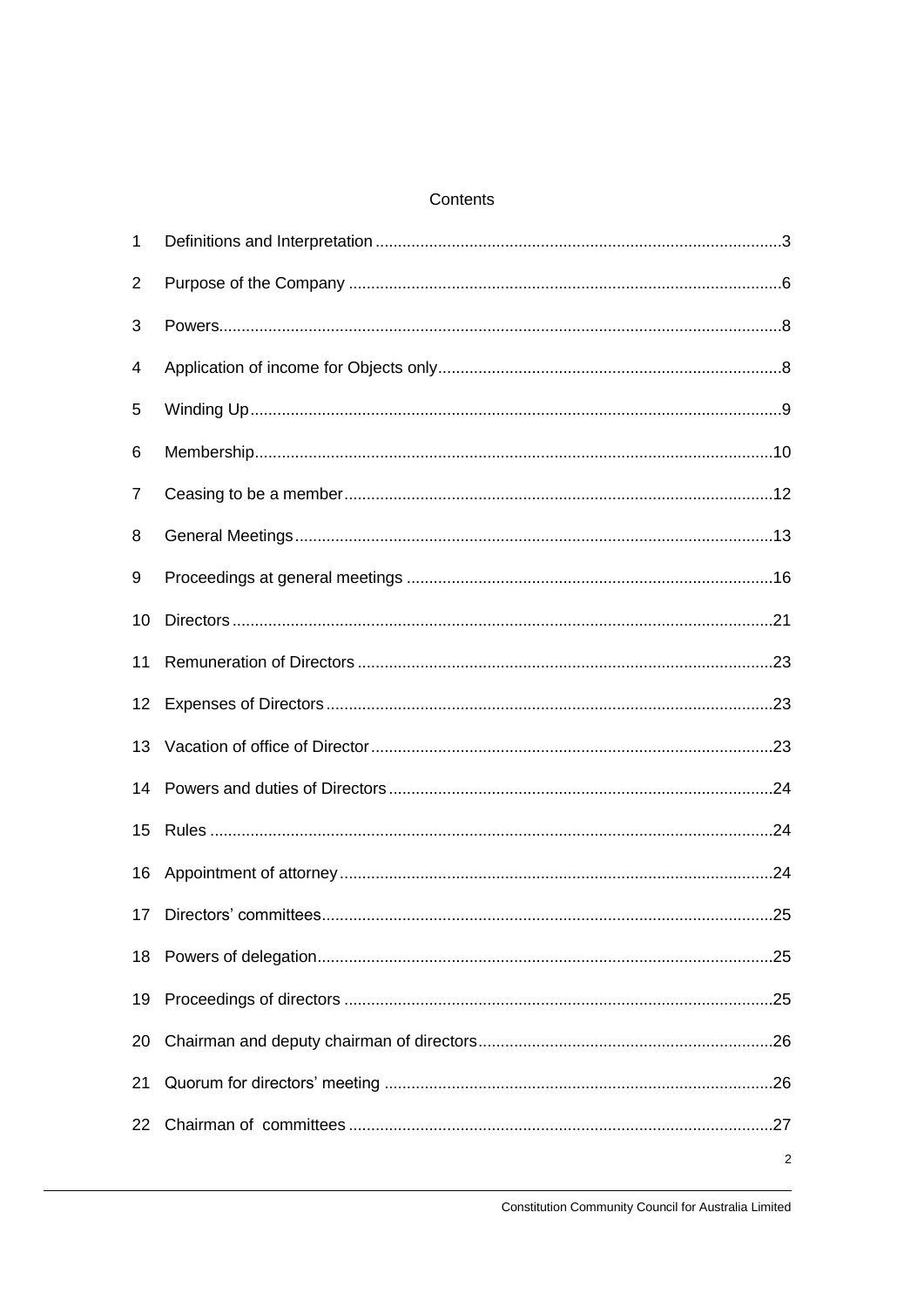| 27 |  |
|----|--|
| 28 |  |
| 29 |  |
|    |  |
| 31 |  |
|    |  |
| 33 |  |
| 34 |  |
| 35 |  |
|    |  |

#### <span id="page-2-0"></span> $\mathbf{1}$ **Definitions and Interpretation**

#### $1.1$ **Definitions**

In this Constitution unless a contrary intention appears:

Appointed Director means a Director appointed under clause 10.3.

Auditor means the auditor for the time being of the Company.

Board means all or some of the Directors acting as a board.

Chairman means the Chairman appointed under clause 20.1.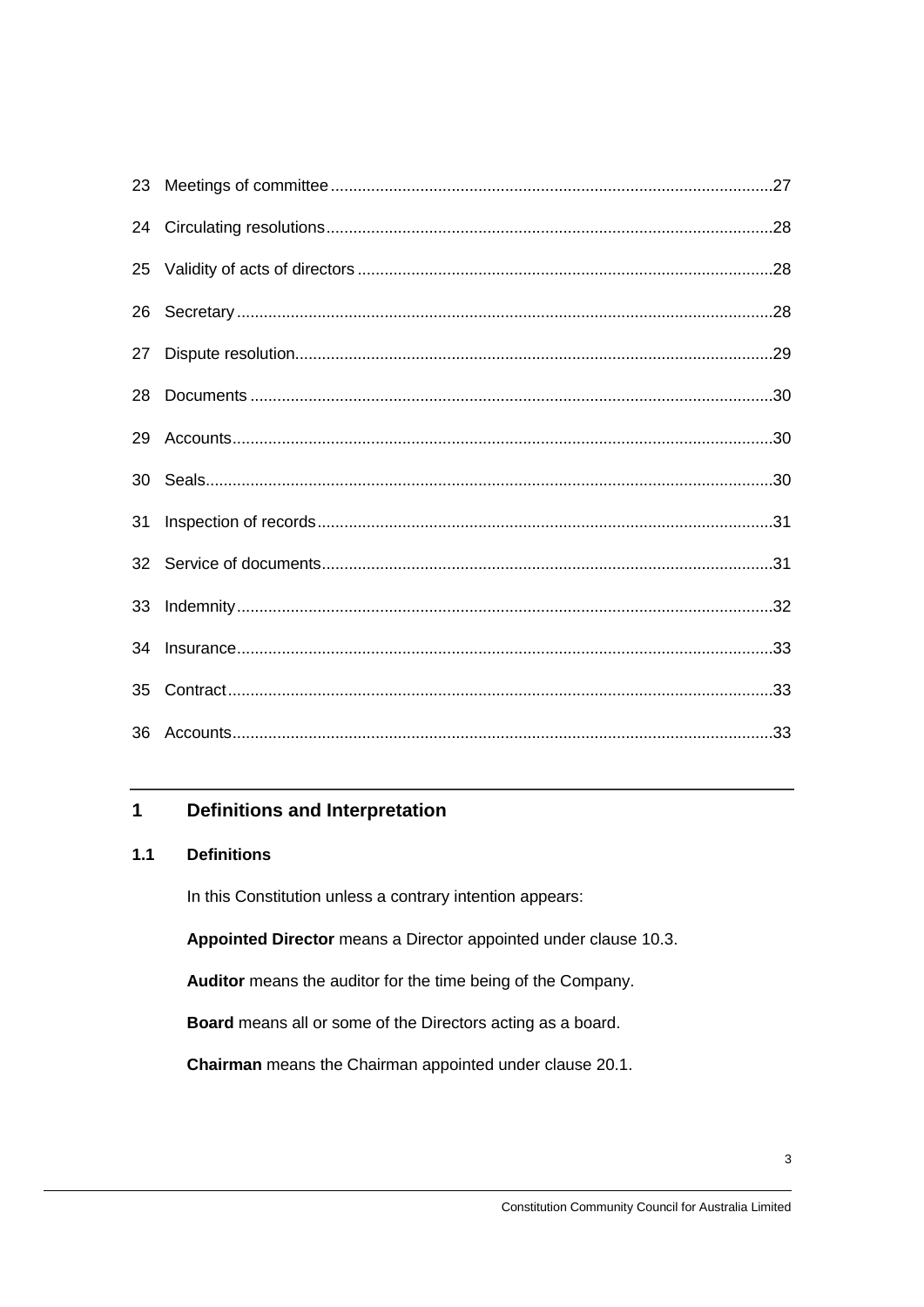**Chief Executive Officer** means the principal executive officer of a Member and may or may not carry the position title of chief executive officer.

**Committee** means a committee constituted under clause [17.](#page-25-0)

**Company** means Community Council for Australia limited being an Australian Public Company Limited by Guarantee established under the *Corporations Act 2001* (Commonwealth) which bears the Australian Company Number (ACN 141 705 599).

**Constitution** means this Constitution as amended from time to time and a reference to a clause is a reference to a clause of this Constitution.

**Corporations Act** means the *Corporations Act 2001* (Commonwealth).

**Director** means a person holding office as Director of the Company.

**Directors** means all or some of the persons holding office as Directors of the Company.

**Deputy Chairman** means the Deputy Chairman appointed under clause [20.1.](#page-26-2)

**Elected Director** means:

- (a) a Director elected under clause [10.2;](#page-21-2) or
- (b) a Director at the date of adoption of this Constitution.

**General Meeting** means a meeting of the Members of the Company.

**Governance Charter** means the document adopted by the Board from time to time outlining the processes and procedures for the Board.

**Member** means an organisation entered on the Register of the Company as a Member.

**Register** means the register of Members under the Corporations Act and if appropriate includes a branch register.

**Registered Office** means the registered office for the time being of the Company.

**Related Body Corporate** has the same meaning it has in the Corporations Act.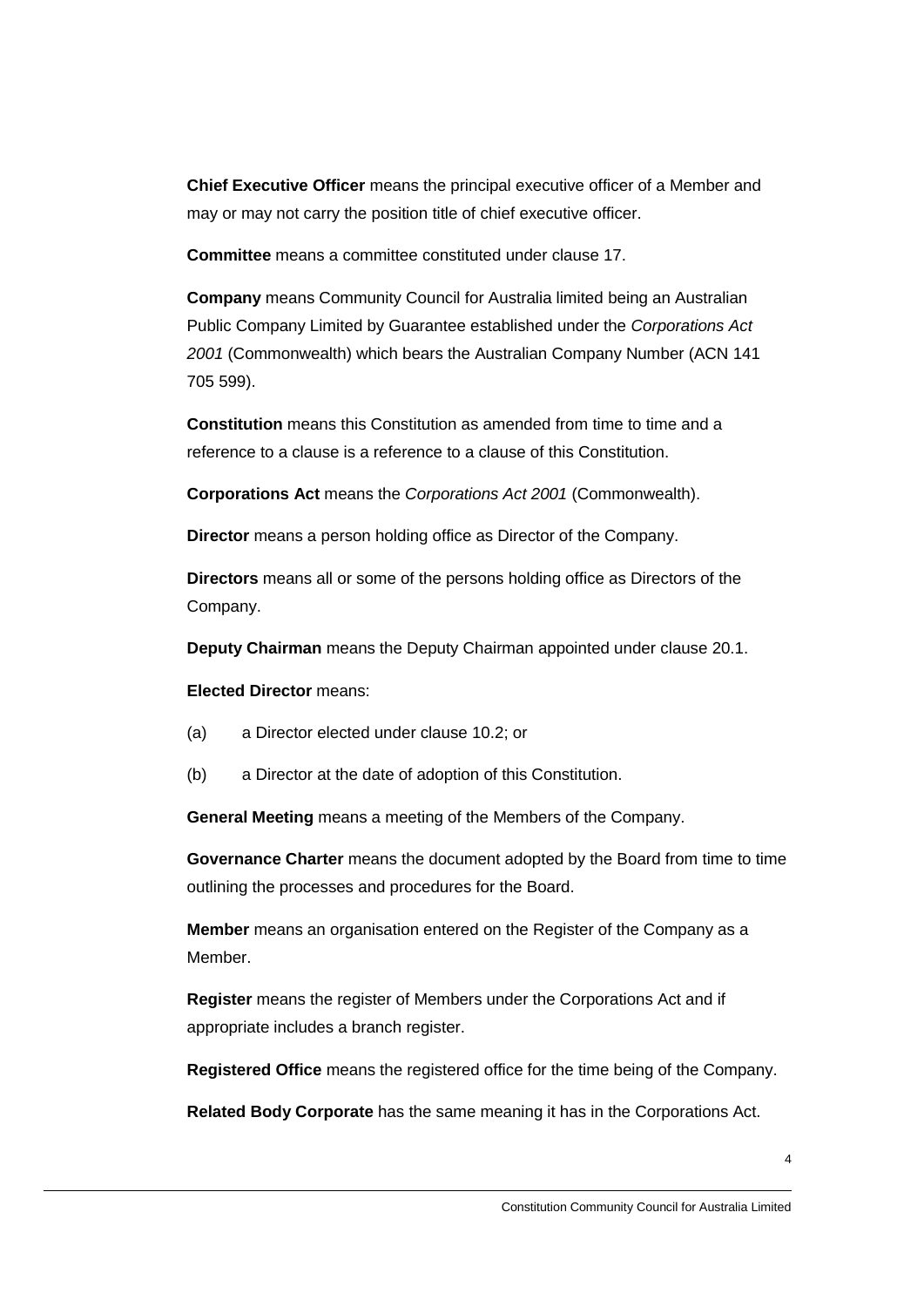**Representative** means a person appointed to represent a Member at a general meeting of the Company in accordance with the Corporations Act.

**Rule** means a rule made by the Board in accordance with clause [15.](#page-24-1)

**Schedule** means a schedule to this Constitution.

**Seal** means the common seal (if any) of the Company.

**Secretary** means a person appointed as a secretary of the Company and includes an honorary Secretary and where appropriate includes an acting secretary and a person appointed by the Directors to perform all or any of the duties of a secretary of the Company.

**Subscription** means the annual subscriptions payable by Members as determined in accordance with clause [6.5.](#page-11-1)

#### **1.2 Interpretation**

In this Constitution unless the contrary intention appears:

- (a) words importing any gender include all other genders,
- (b) the singular includes the plural and vice versa,
- (c) a reference to a law includes regulations and instruments made under the law,
- (d) a reference to a law or a provision of a law includes amendments, reenactments or replacements of that law or the provision, whether by the State or the Commonwealth of Australia or otherwise,
- (e) a power, an authority or a discretion reposed in a Director, the Directors, the company in general meeting or a Member may be exercised at any time and from time to time,
- (f) where, by a provision of this Constitution, a document including a notice is required to be signed, that requirement may be satisfied in relation to an electronic communication of the document in any manner permitted by law or by any State or Commonwealth law relating to electronic transmissions or in any other manner approved by the Directors,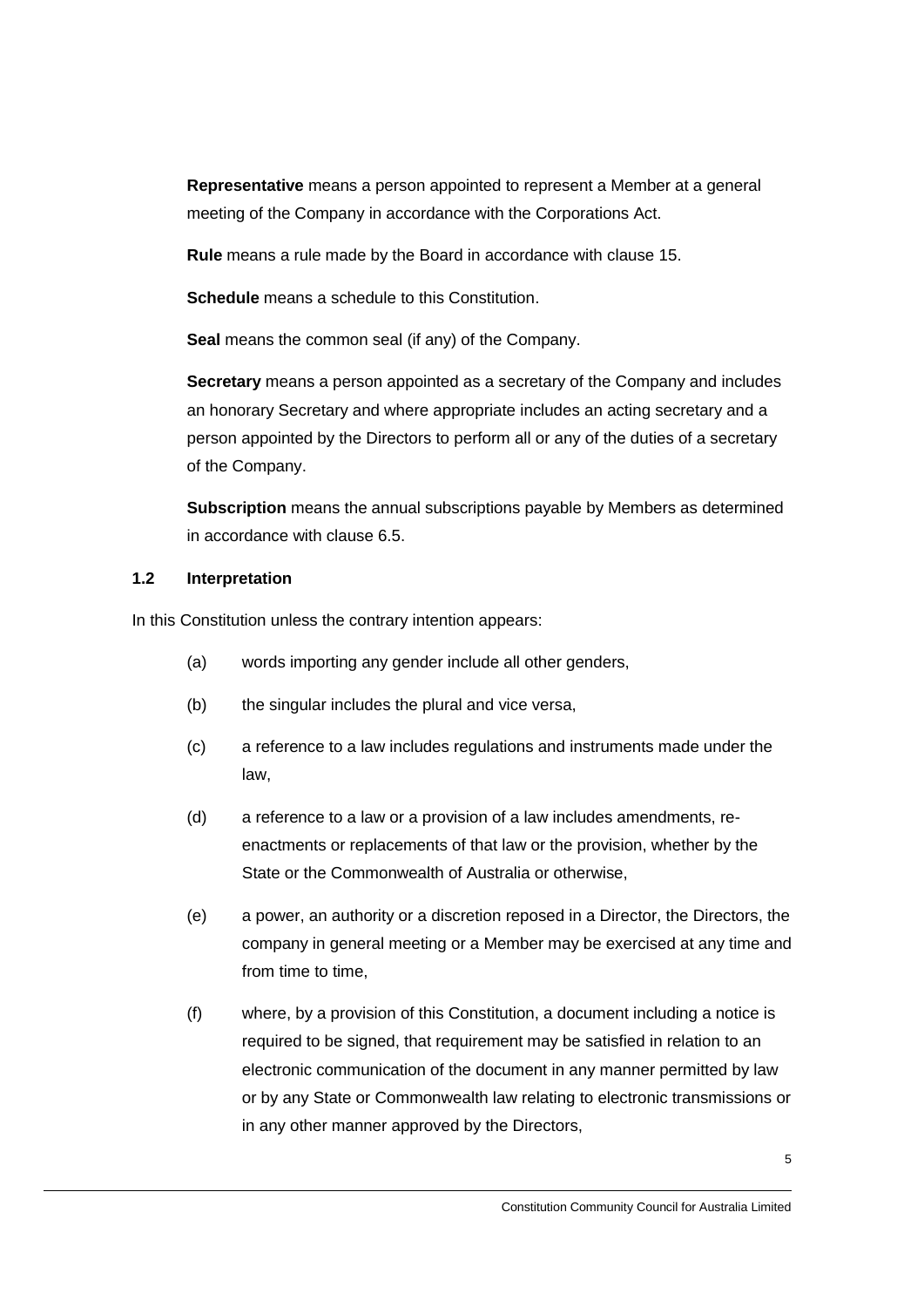- (g) "writing" and "written" includes printing, typing and other modes of reproducing words in a visible form including, without limitation, any representation of words in a physical document or in an electronic communication or form or otherwise,
- (h) a reference to an amount paid on a share includes an amount credited as paid on that share, and
- (i) Australian dollars, dollars, A\$ or \$ is a reference to the lawful currency of Australia.

# **1.3 Signing**

Where, by a provision of this Constitution, a document including a notice is required to be signed, that requirement may be satisfied in relation to an electronic communication of the document in any manner permitted by law or by any State or Commonwealth law relating to electronic transmissions, or in any other manner approved by the Directors.

#### **1.4 Corporations Act**

In this Constitution unless the contrary intention appears:

- (a) an expression has, in a provision of this Constitution that deals with a matter dealt with by a particular provision of the Corporations Act, the same meaning as in that provision of the Corporations Act, and
- (b) "section" means a section of the Corporations Act.

# **1.5 Headings**

Headings are inserted for convenience and are not to affect the interpretation of this Constitution.

# **1.6 Replaceable rules do not apply**

The provisions of the Corporations Act that apply as replaceable rules are displaced by this Constitution and accordingly do not apply to the Company.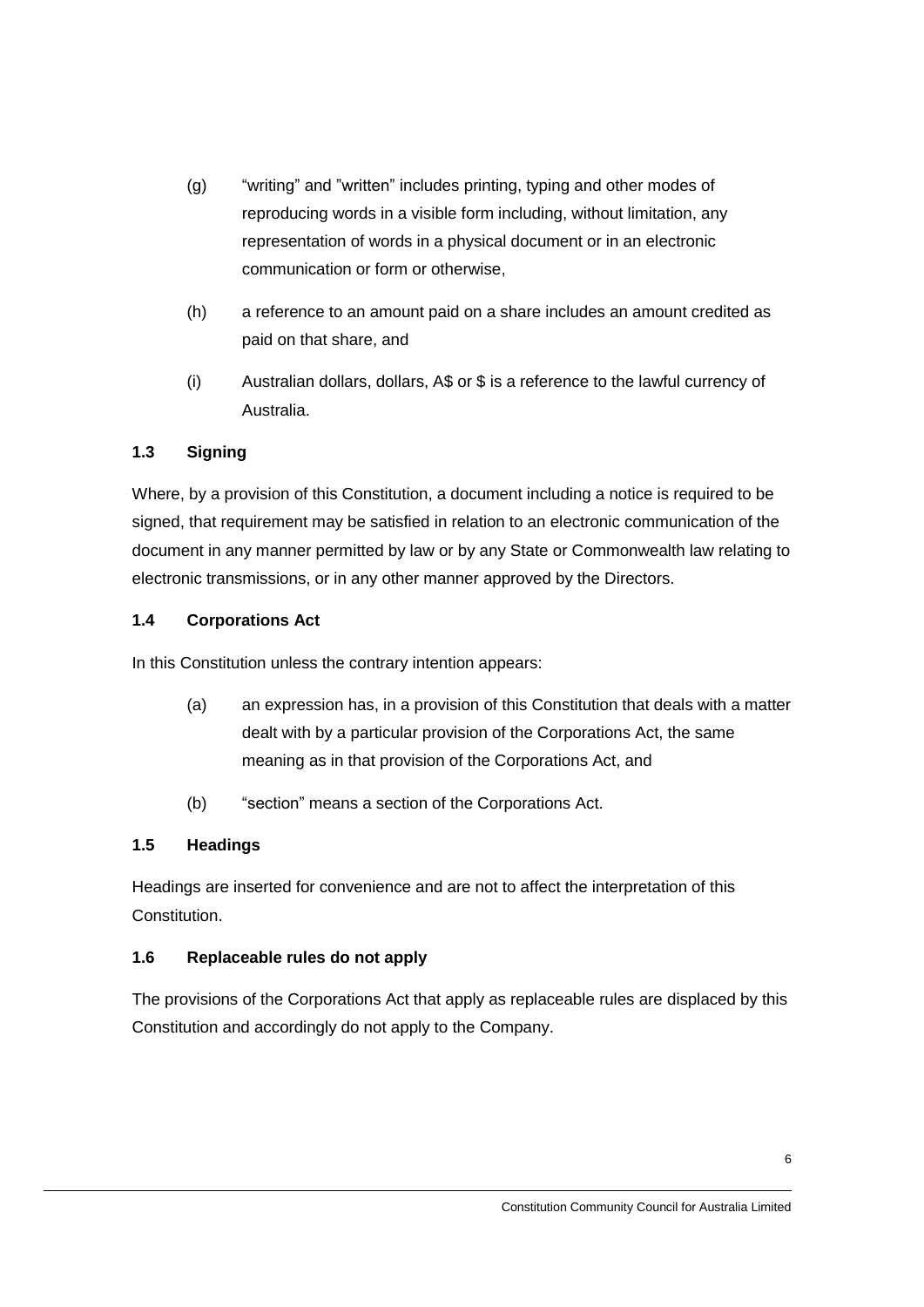# <span id="page-6-0"></span>**2 Purpose of the Company**

#### <span id="page-6-1"></span>**2.1 Objects**

The objects of the company are

- (a) To pursue and promote all or any purposes which are now or may be deemed by law to be charitable or otherwise for the benefit of the community.
- (b) To promote and organise efficiency and co-operation in the achievement of the above purposes by:
	- (i) enhancing the recognition of, and promote support for, the work of the individual organisations and the Sector as a whole by the Australian community and its governments
	- (ii) encouraging charitable, voluntary, philanthropic, and community endeavours through the Sector and to promote the public benefit and contribution of these endeavours
	- (iii) providing a national leadership forum for the exchange of information, research and knowledge in relation to issues affecting the Sector and undertake collaborative work on issues of common interest
	- (iv) engaging the leadership of Australia in examining Australia's societal challenges and in developing more effective solutions and enhancing co-operation and engagement between business, government and other sectors of society
	- (v) promoting the development of policies, advice and information to help inform decision makers in respect of issues affecting the Sector
	- (vi) developing policies and initiating programs to identify and meet the infrastructure and other needs of the Sector
	- (vii) initiating, undertaking or co-ordinating research which contributes to the improved management, accountability and effectiveness of not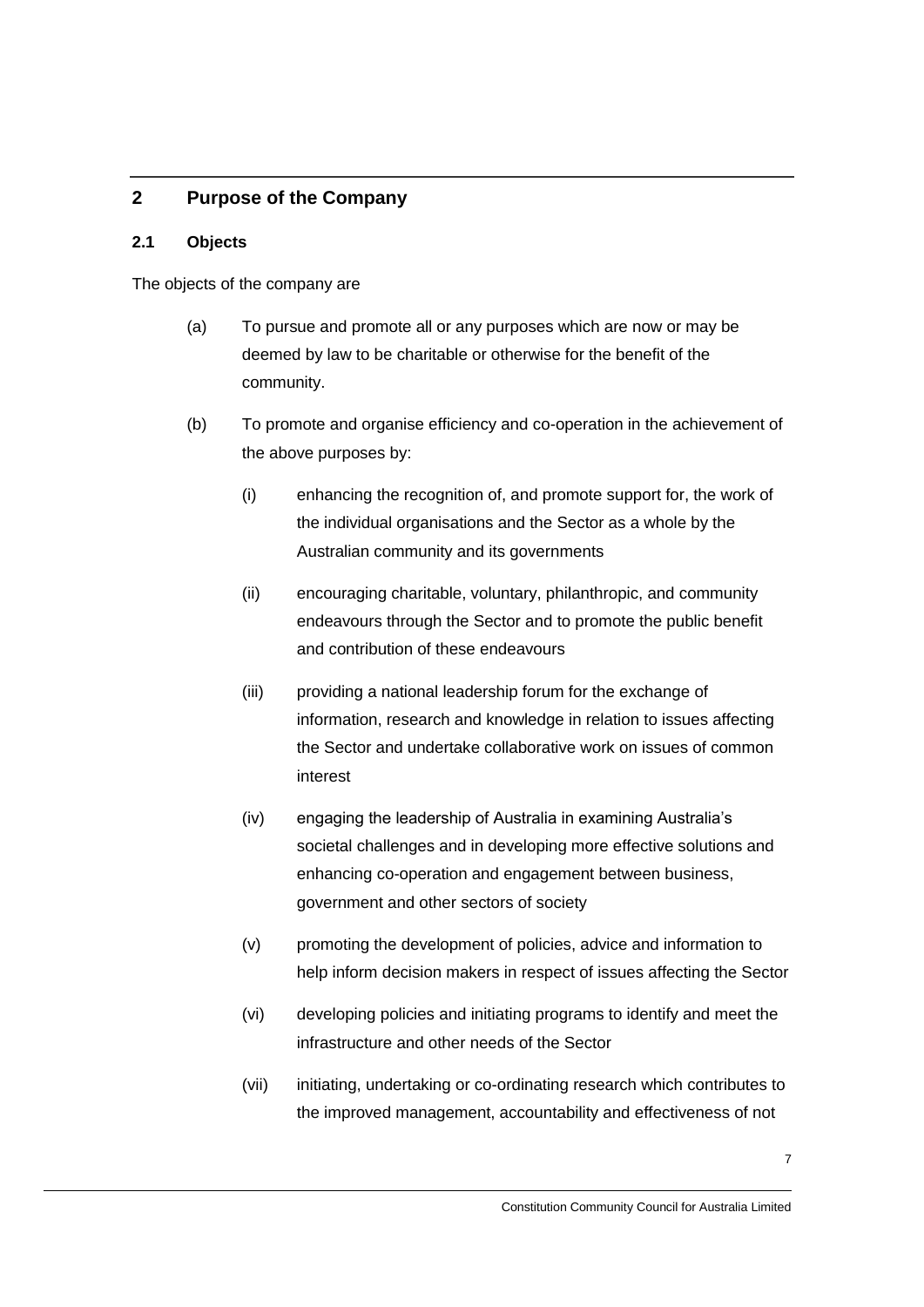for profit organisations, and improves public policies and legislation which further these purposes

- (c) to act as trustee and to perform and discharge the duties and functions incidental thereto where this is incidental or conducive to the attainment of these objects,
- (d) to do such other things as are incidental or conducive to the attainment of these objects, and
- (e) to do all or any of the things authorised by the Corporations Act.

# <span id="page-7-0"></span>**3 Powers**

The Company has the legal capacity and powers of an individual and also has all the powers of a Body Corporate under the Corporations Act.

# <span id="page-7-1"></span>**4 Application of income for Objects only**

# **4.1 Profits**

The profits (if any) or other income and the property of the company, however derived:

- (a) must be applied solely towards the promotion of the purposes of the Company as set out in clause [2.1,](#page-6-1) and
- (b) may not be paid or transferred to the Members, in whole or in part, either directly or indirectly by way of dividend, bonus or otherwise.

# **4.2 Payment in good faith**

The above clause does not prevent payment in good faith to a Member, or to a firm of which a Member is a partner:

- (a) of remuneration for services to the Company,
- (b) for goods supplied in the ordinary course of business,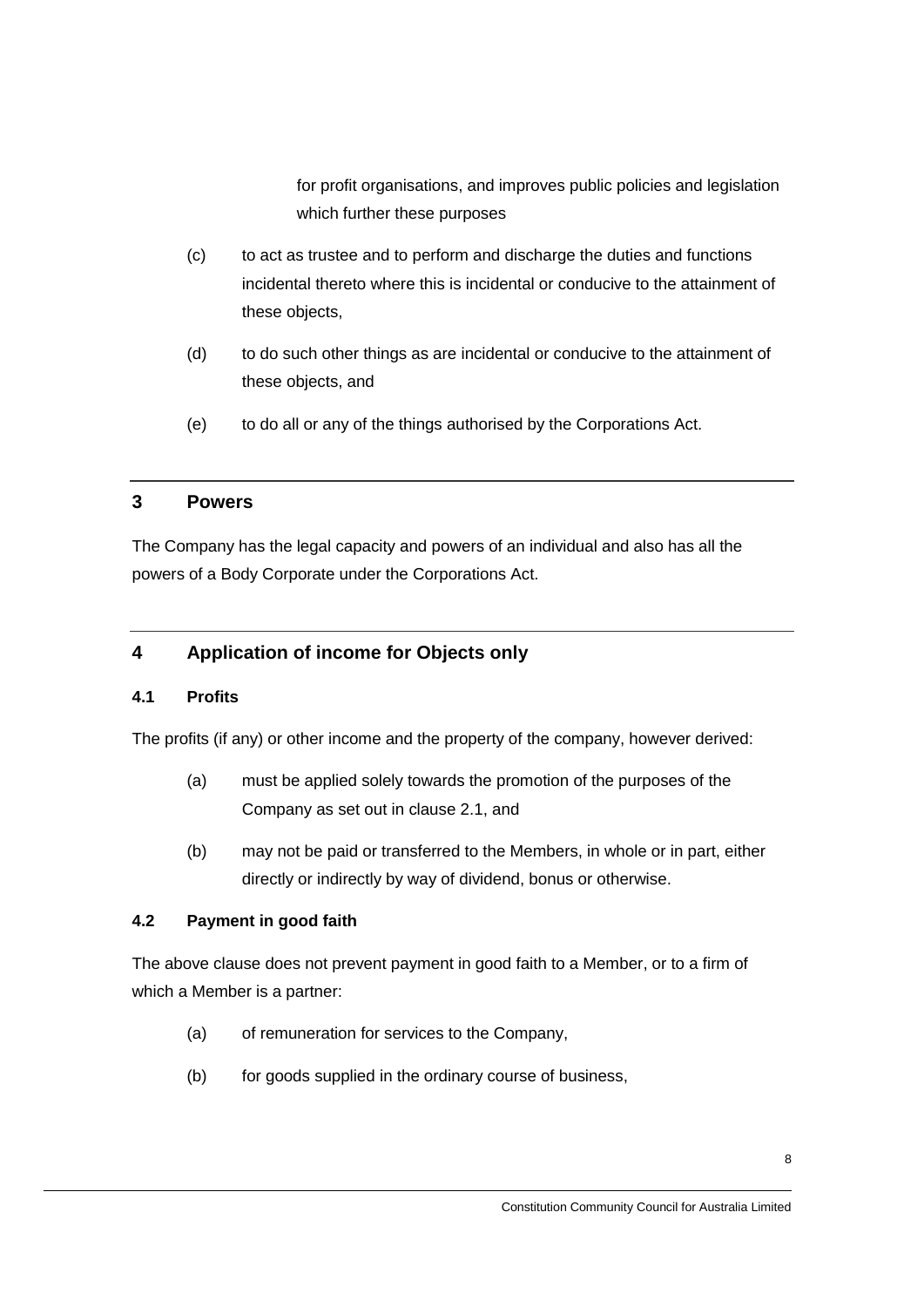- (c) of interest on money borrowed from a Member at a rate not exceeding that fixed for the purposes of this clause by the Company in a general meeting, or
- (d) of a reasonable rent for premises let by a Member.

# <span id="page-8-0"></span>**5 Winding Up**

#### <span id="page-8-1"></span>**5.1 Contributions by Members**

- (a) Each Member undertakes to contribute to the Company's property if the Company is wound up while they are a Member, or within one year after they cease to be a Member.
- (b) This contribution is for:
	- (i) payment of the Company's debts and liabilities contracted before they ceased to be a Member,
	- (ii) the costs of winding up, and
	- (iii) adjustment of the rights of the contributories among themselves.
- (c) The amount is not to exceed \$100.

# **5.2 Application of Property**

- (a) If any property remains on the winding up or dissolution of the Company and after satisfaction of all its debts and liabilities, that property may not be paid to or distributed among the Members but must be given or transferred to some other institution:
	- (i) having objects similar to the objects of the Company, and
	- (ii) whose constitution prohibits the distribution of its income and property among its Members to an extent at least as great as imposed on the Company under this Constitution.
- (b) The institution will be determined by the Members at or before the time of dissolution.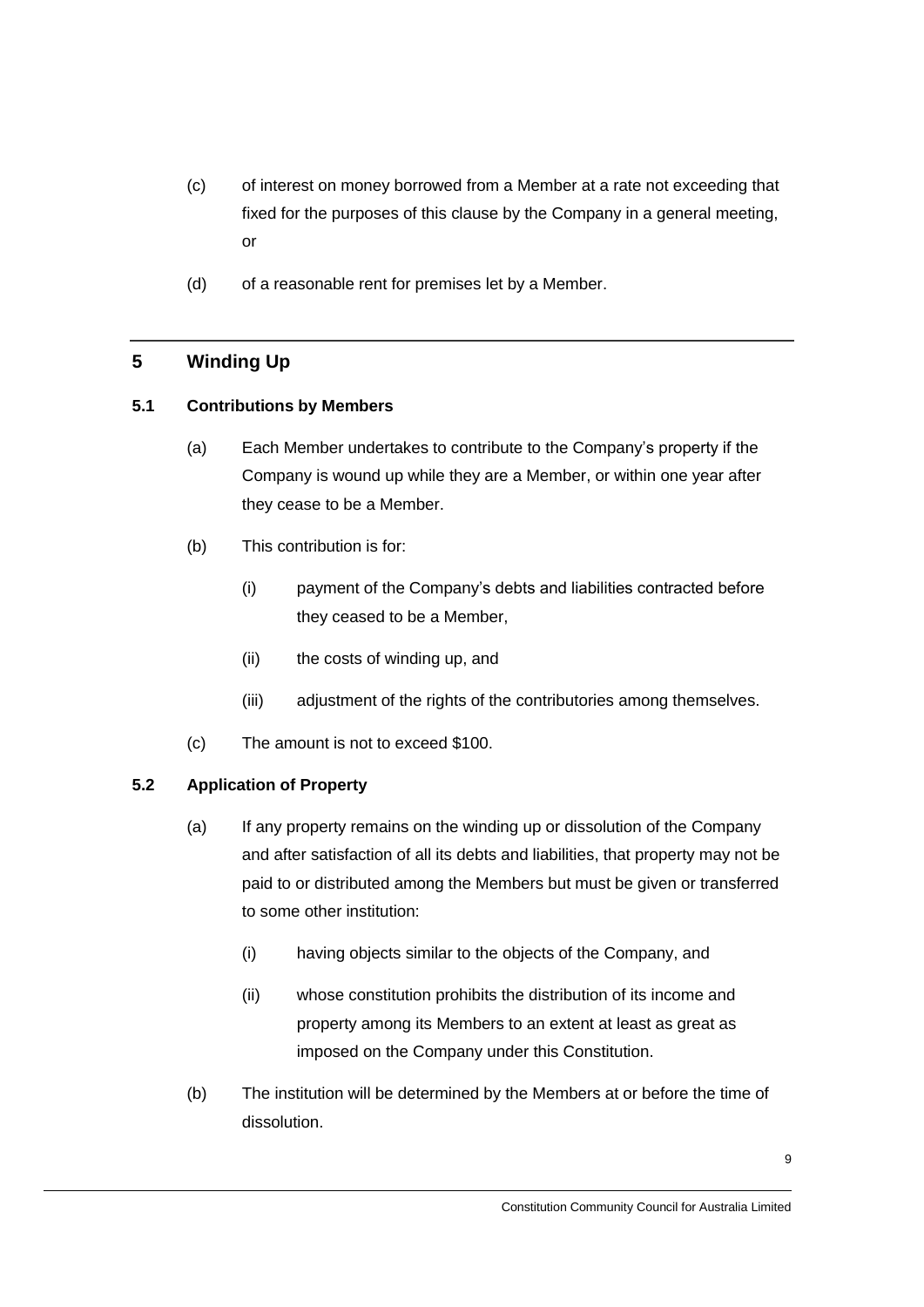### **5.3 Australian Tax Office Endorsement**

- (a) Where the Company has been endorsed as a deductible gift recipient as an organisation or in relation to a public fund under Subdivision 30-BA of the *Income Tax Assessment Act 1997* (Commonwealth) (as amended), then where:
	- (i) the Company is wound up, or
	- (ii) the fund is wound up, or
	- (iii) the endorsement under Subdivision 30-BA of the *Income Tax Assessment Act 1997* (Commonwealth) is revoked,

then any surplus assets of the Company or fund remaining after payment of all liabilities must be transferred to an institution or fund that complies with clause 5.2 and is an endorsed deductible gift recipient.

(b) Where the Company operates more than one fund for which it is a deductible gift recipient and its endorsement under Subdivision 30-BA of the *Income Tax Assessment Act 1997* is revoked only in relation to one of those funds then it may transfer any surplus assets of the fund after payment of all liabilities to any other fund for which it is endorsed as a deductible gift recipient

# <span id="page-9-0"></span>**6 Membership**

#### **6.1 Number of members**

- (a) The number of Members of the Company will be 100 or such greater number as the Directors determine from time to time, subject to that number complying with the Corporations Act.
- (b) The Members upon incorporation and any organisation the Directors admit to Membership under clause [6.2](#page-10-0) are the Members of the Company.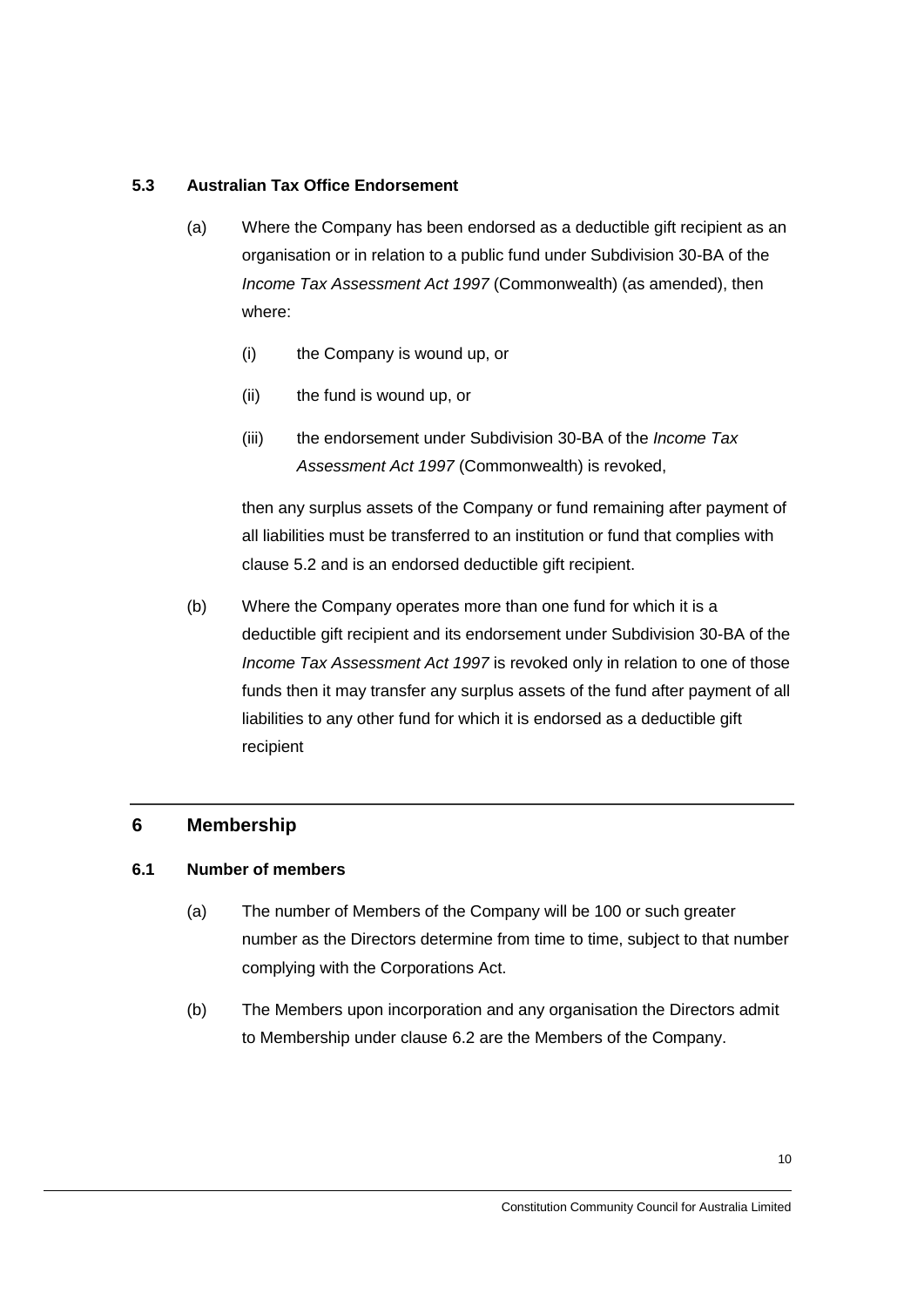# <span id="page-10-0"></span>**6.2 Admission as a member**

The Directors may admit any organisation as a Member that is eligible under clause [6.3](#page-10-1) and agrees to be bound by this Constitution in any manner the Directors determine.

### <span id="page-10-1"></span>**6.3 Membership Criteria**

To be eligible to be a **full Member** an organisation must support the objects of the Company and

- (a) be registered under the *Australian Charities and Not-for-profits Commission Act 2012* (Cth) as a charity;
- (b) be exempt from income tax;
- <span id="page-10-2"></span>(c) pay such entry fee and Subscription as is determined in accordance with clause [6.5;](#page-11-1) and
- <span id="page-10-3"></span>(d) consent in writing to become a Member of the Company.

To be an **Associate Member** organisations must abide by clauses [6.3\(c\),](#page-10-2) [6.3\(d\),](#page-10-3) 6.4 and 6.5, as well as being actively involved in working to strengthen the not-for profit sector and committed to supporting the objects of the Community Council for Australia.

Associate Members can participate in all CCA activities and receive all CCA membership services, but do not have entitlement to vote or to serve on the CCA Board.

# **6.4 Membership Process**

- (a) The application for Membership must be made:
	- (i) in writing, signed by the applicant,
	- (ii) in such form as the Directors from time to time prescribe, and
	- (iii) be accompanied by such application fee as is determined in accordance with clause [6.5.](#page-11-1)
- (b) Each application for Membership must be considered by the Directors at the meeting of Directors first occurring after the application is made. At that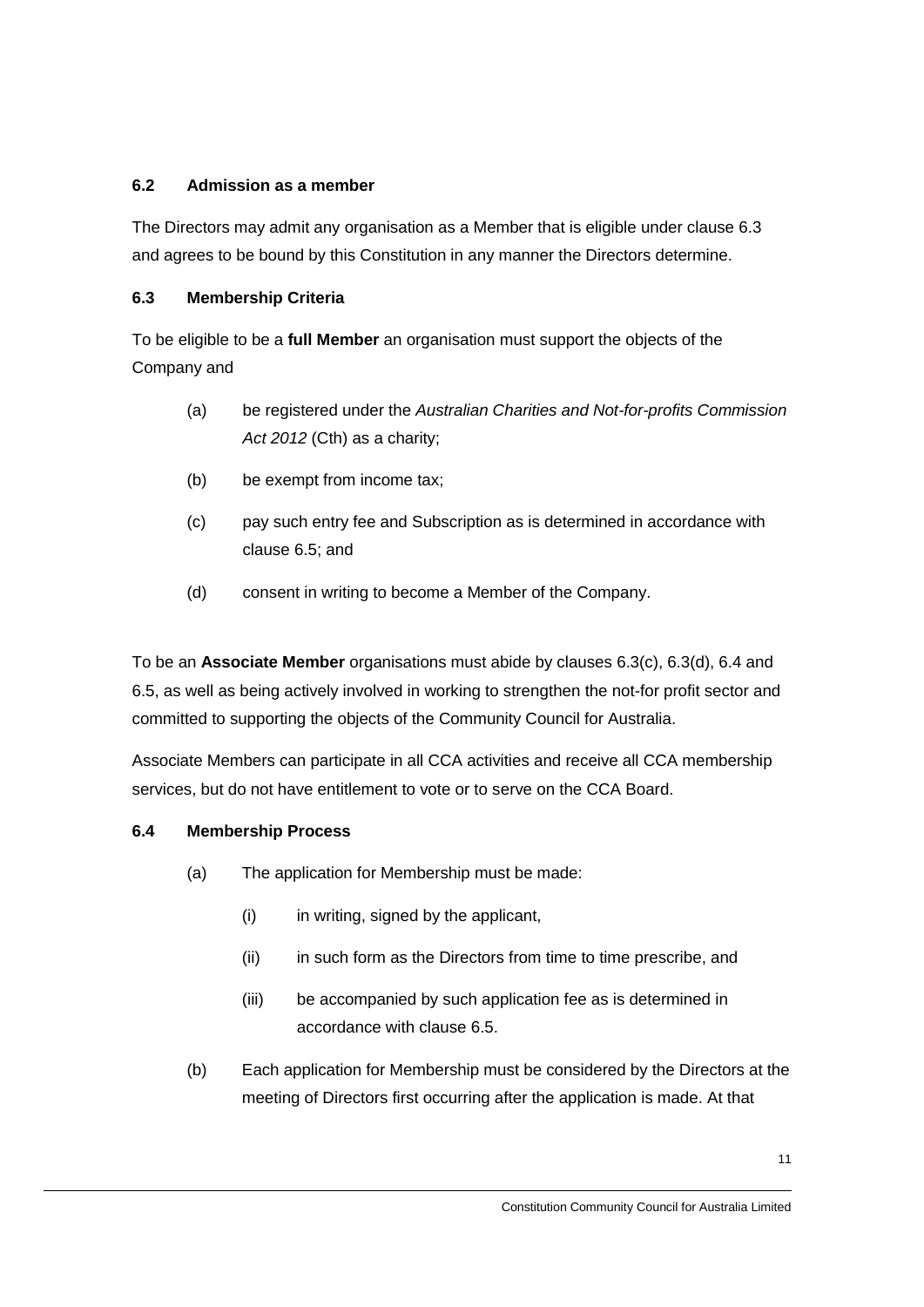meeting the Directors must determine whether to admit the applicant to Membership of the Company or whether to reject the application.

(c) When an applicant has been accepted or rejected for Membership the Secretary must as soon as reasonably possible notify the applicant of the decision of the Directors.

# <span id="page-11-1"></span>**6.5 Entry fees and Subscriptions**

- (a) Each Member shall upon admission to membership pay such entry fee as is prescribed from time to time in accordance with this clause [6.5.](#page-11-1)
- (b) Each Member shall pay such Subscription as is determined by the Directors from time to time and approved at a general meeting of the Company.
- (c) Except for the initial Subscription applicable upon incorporation of the Company, a recommendation in relation to the amount of Subscription for the following year shall be put to the Members at each Annual General Meeting for their approval.

#### **6.6 Directors' discretion to admit or refuse admission as a Member**

The Directors have the discretion to refuse any corporation admission as a Member without giving any reason for refusing.

# <span id="page-11-0"></span>**7 Ceasing to be a member**

#### **7.1 Cessation of membership**

A Member ceases to be a Member on:

- (a) resignation by written notice to the Company having immediate effect or with effect from a specified date occurring not more than seven days after the service of the notice
- (b) failing to pay any Subscription for a period of six months after the Subscription was due and payable, or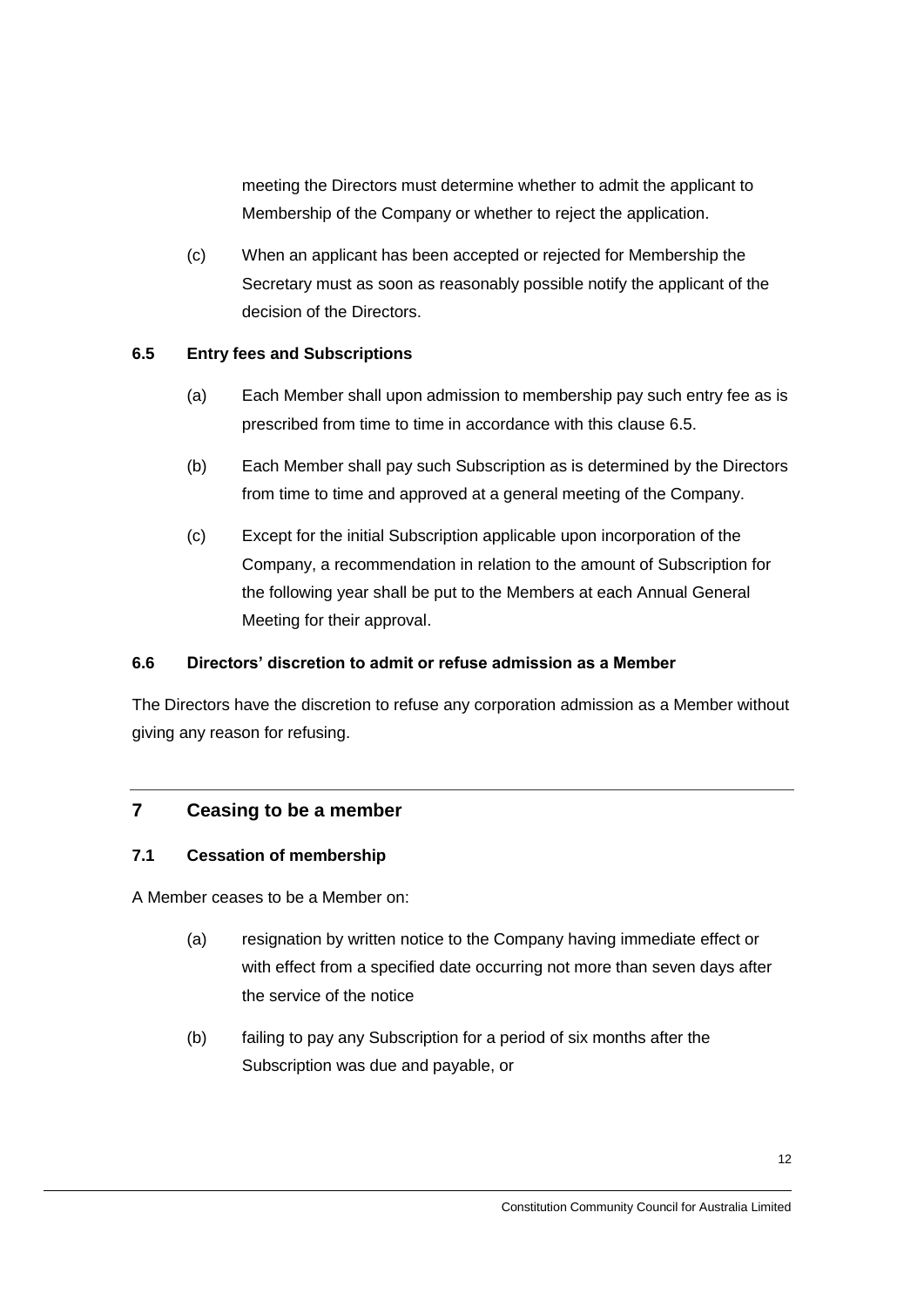(c) the passing of a resolution by the Members in general meeting pursuant to clause [7.2,](#page-12-0)

# <span id="page-12-0"></span>**7.2 Termination of membership**

- (a) Subject to this Constitution the Members in general meeting may at any time terminate the membership of a Member if the Member:
	- (i) refuses or neglects to comply with this Constitution or any applicable Rules or regulations made by the Directors,
	- (ii) engages in conduct which in the opinion of the Directors is unbecoming of the Member or prejudicial to the interests of the Company,
	- (iii) fails to pay any debt due to the Company for a period of three months after the date for payment (such debt not including a Subscription referred to in clause 7.1(b)).
- (b) For a decision of the Directors or the Members in general meeting under clause [7.2](#page-12-0) to be effective the dispute resolution procedure contained in clause 27 must be followed. The general nature of the allegations made against the Member must be notified to the Member and for the purposes of clause [27.1\(a\)](#page-29-1) this notification will be the notice of the Dispute.
- (c) The Directors may at any time terminate the membership of an Associate Member if the Associate Member
	- (i) refuses or neglects to comply with this Constitution or any applicable Rules or regulations made by the Directors, or
	- (ii) engages in conduct which in the opinion of the Directors is unbecoming of the Member or prejudicial to the interests of the Company.

# **7.3 Limited liability**

The Members have no liability as Members except as set out in clause [5.1.](#page-8-1)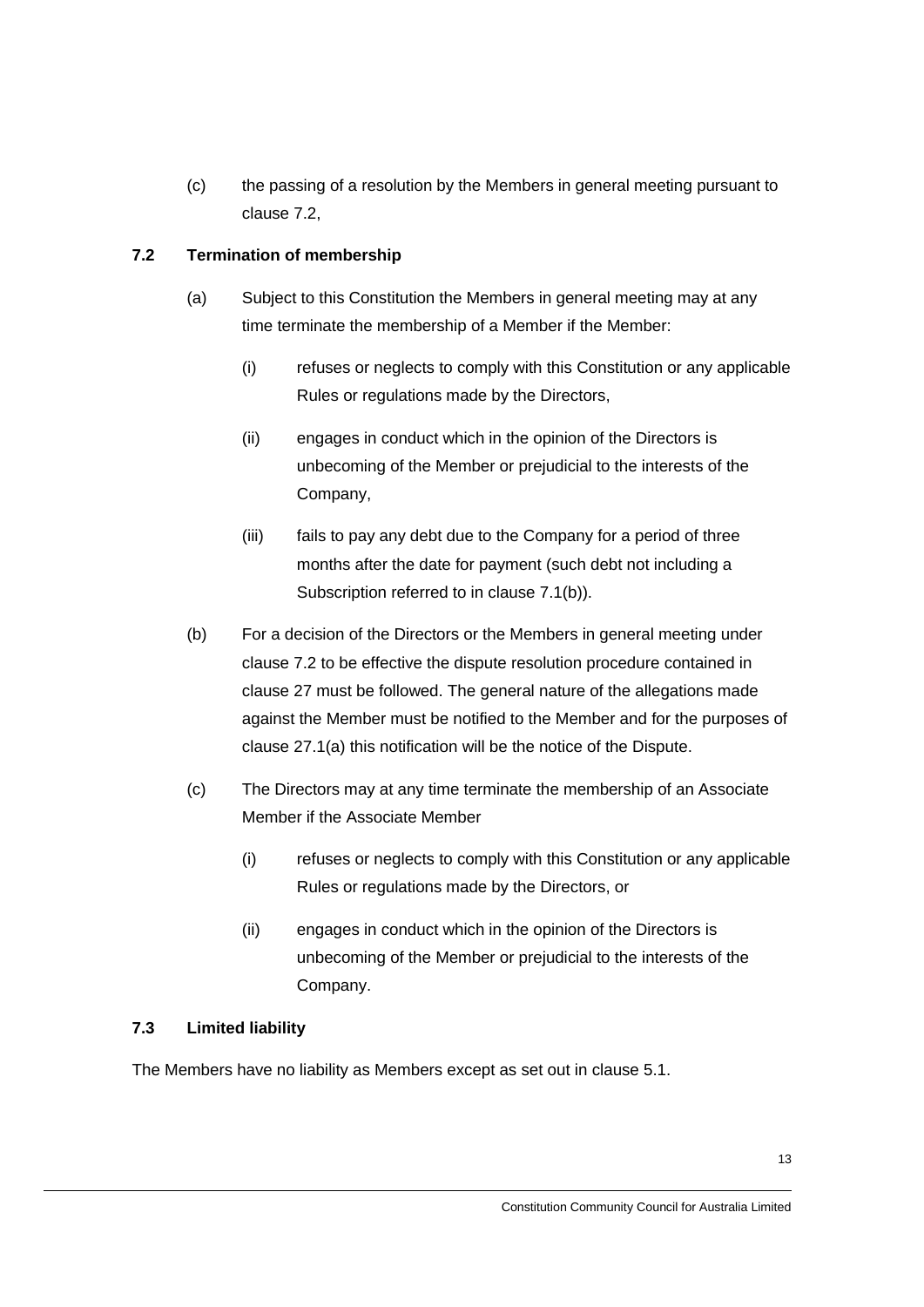# <span id="page-13-0"></span>**8 General Meetings**

# **8.1 Annual general meetings**

Annual general meetings of the Company are to be held in accordance with the Corporations Act.

# **8.2 Convening a general meeting**

The Directors may convene and arrange to hold a general meeting of the Company when they think fit and must do so if required to do so under the Corporations Act.

# <span id="page-13-1"></span>**8.3 Notice of a general meeting**

Notice of a meeting of Members must be given in accordance with clause [32](#page-31-1) and the Corporations Act.

# **8.4 Calculation of period of notice**

In computing the period of notice under clause [8.3,](#page-13-1) both the day on which the notice is given or taken to be given and the day of the meeting convened by it are to be disregarded.

# <span id="page-13-2"></span>**8.5 Cancellation or postponement of general meeting**

- (a) Where a meeting of Members (including an annual general meeting) is convened by the Directors they may by notice, whenever they think fit, cancel the meeting or postpone the holding of the meeting to a date and time determined by them.
- (b) This clause [8.5](#page-13-2) does not apply to a meeting convened in accordance with the Corporations Act by a single Director, by Members, by the Directors on the request of Members or to a meeting convened by a Court.

# **8.6 Notice of cancellation or postponement of a meeting**

Notice of cancellation, postponement or change of place of a general meeting must state the reason for cancellation or postponement and be given:

(a) to each Member individually, and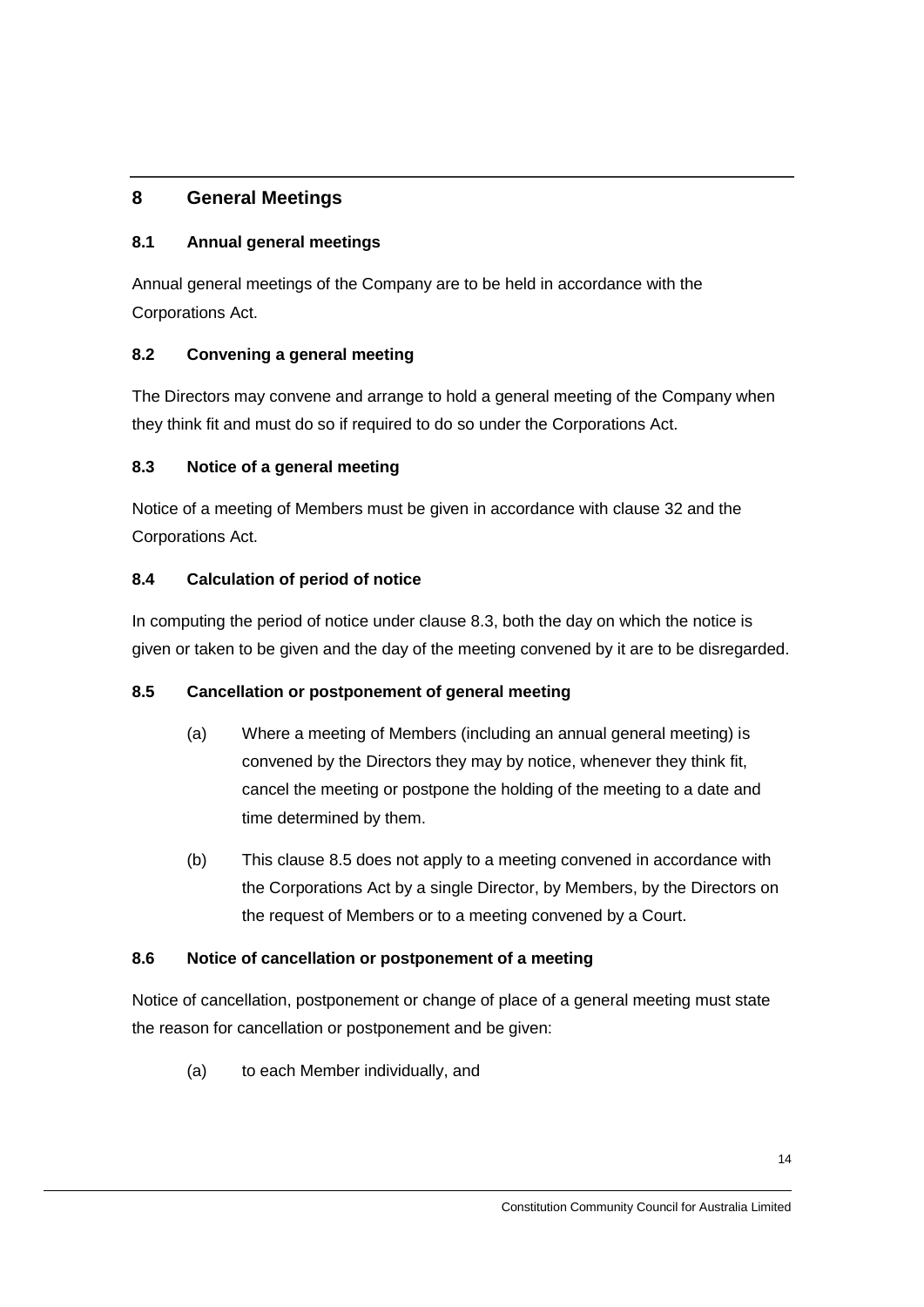(b) to each other person entitled to be given notice of a meeting of the Company's Members under the Corporations Act.

### **8.7 Contents of notice of postponement of meeting**

A notice of postponement of a general meeting must specify:

- (a) the postponed date and time for the holding of the meeting,
- (b) a place for the holding of the meeting which may be either the same as or different from the place specified in the notice convening the meeting, and
- (c) if the meeting is to be held in two or more places, the technology that will be used to facilitate the holding of the meeting in that manner.

#### **8.8 Number of clear days for postponement of meeting**

The number of clear days from the giving of a notice postponing the holding of a general meeting to the date specified in that notice for the holding of the postponed meeting must not be less than the number of clear days' notice of the general meeting required to be given by this Constitution or the Corporations Act.

#### **8.9 Business at postponed meeting**

The only business that may be transacted at a general meeting the holding of which is postponed is the business specified in the original notice convening the meeting.

#### <span id="page-14-0"></span>**8.10 Proxy at postponed meeting**

Where by the terms of an instrument appointing a proxy:

- (a) the proxy is authorised to attend and vote at a general meeting or general meetings to be held on or before a specified date, and
- (b) the date for holding the meeting is postponed to a date later than the date specified in the instrument of proxy,

then, by force of this clause [8.10,](#page-14-0) that later date is substituted for and applies to the exclusion of the date specified in the instrument of proxy, unless the Member appointing the proxy gives to the Company at its Registered Office notice in writing to the contrary not less than 48 hours before the time to which the holding of the meeting has been postponed.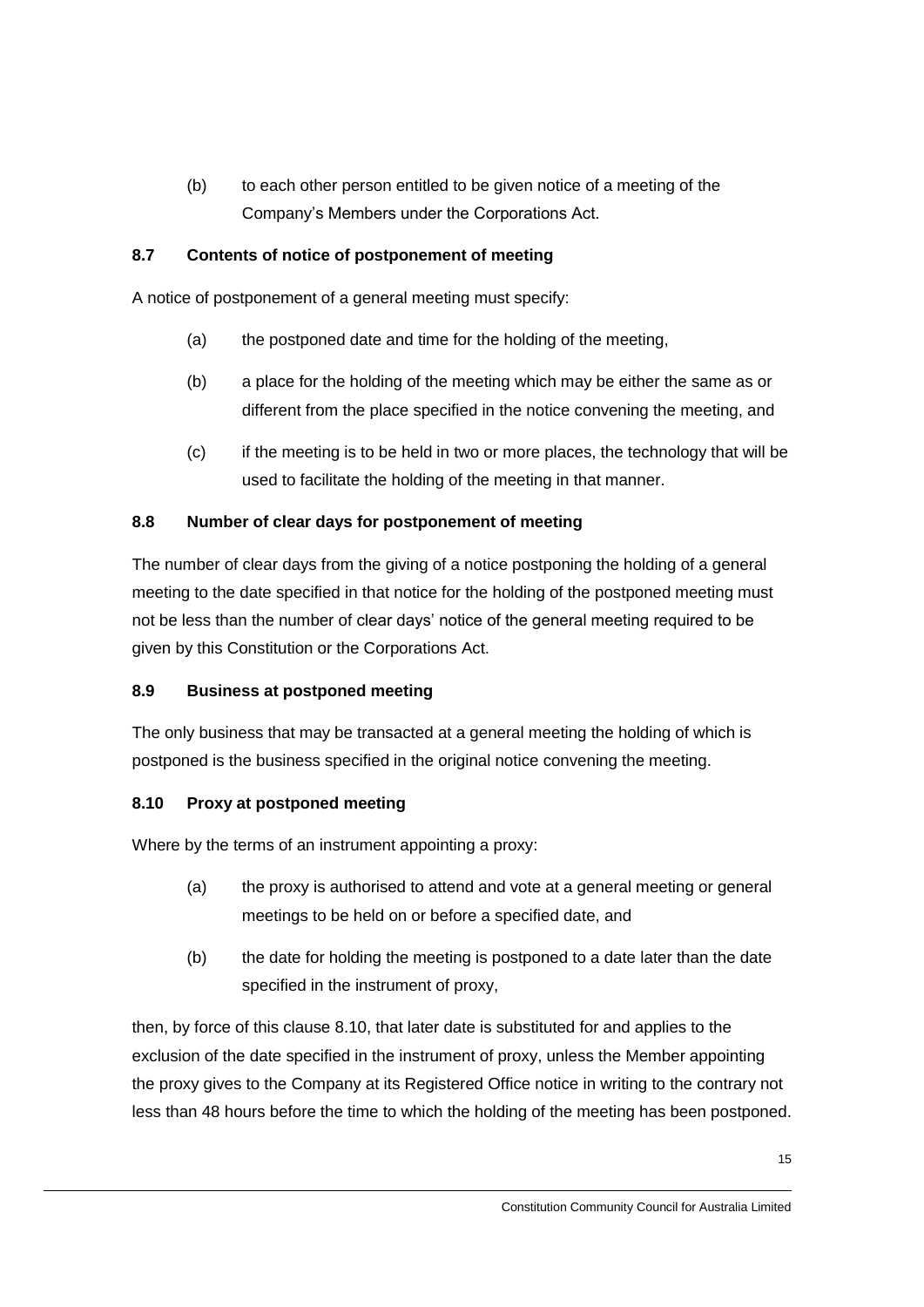### **8.11 Non-receipt of notice**

The non-receipt of notice of a general meeting or cancellation or postponement of a general meeting by, or the accidental omission to give notice of a general meeting or cancellation or postponement of a general meeting to, a person entitled to receive notice does not invalidate any resolution passed at the general meeting or at a postponed meeting or the cancellation or postponement of a meeting.

#### **8.12 Director entitled to notice of meeting**

A Director is entitled to receive notice of and to attend all general meetings and is entitled to speak at those meetings.

# <span id="page-15-0"></span>**9 Proceedings at general meetings**

#### <span id="page-15-1"></span>**9.1 Reference to a member**

Unless a contrary intention appears, a reference to a Member in this clause [9](#page-15-0) means a person who is a Member, Representative or a proxy of that Member.

# **9.2 Number of a quorum**

- (a) Subject to clause [9.1,](#page-15-1) twenty (20) or ten percent (whichever is the greater) of the Members present by Representative or by proxy are a quorum at a general meeting.
- (b) In determining whether a quorum is present, each individual attending as a Representative or proxy is to be counted, except that:
	- (i) where a Member has appointed more than one Representative or proxy, only one is to be counted, and
	- (ii) where a person is attending both as a Representative of a Member and as a proxy, that individual is to be counted only once.

#### **9.3 Requirement for a quorum**

An item of business may not be transacted at a general meeting unless a quorum is present when the meeting proceeds to consider it. If a quorum is present at the time the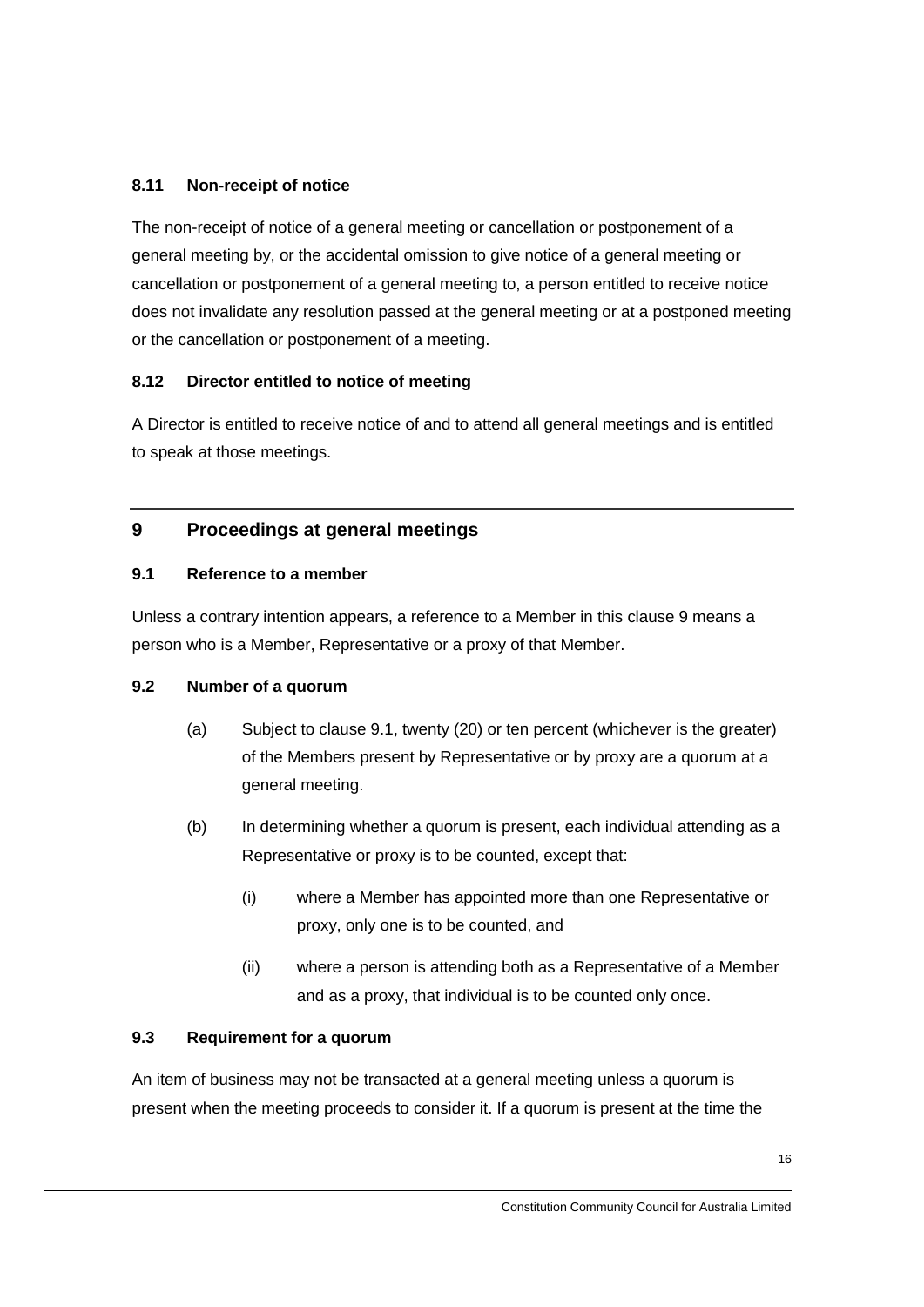first item of business is transacted, it is taken to be present when the meeting proceeds to consider each subsequent item of business unless the Chairman of the meeting (on the Chairman's own motion or at the request of a Member or proxy who is present) declares otherwise.

# **9.4 If quorum not present**

If within fifteen minutes after the time appointed for a meeting a quorum is not present, the meeting:

- (a) if convened by a Director or at the request of Members, is dissolved, and
- <span id="page-16-0"></span>(b) in any other case, stands adjourned to the same day in the next week and the same time and place, or to such other day, time and place as the Directors appoint by notice to the Members and others entitled to notice of the meeting.

# **9.5 Adjourned meeting**

At a meeting adjourned under clause [9.4\(b\),](#page-16-0) two persons each being a Member or proxy present at the meeting are a quorum. If a quorum is not present within fifteen minutes after the time appointed for the adjourned meeting, the meeting is dissolved.

# **9.6 Appointment and powers of Chairman of general meeting**

If the Directors have elected one of their number as Chairman of their meetings, that person is entitled to preside as Chairman at a general meeting.

# **9.7 Absence of Chairman at general meeting**

If a general meeting is held and:

- (a) a Chairman has not been elected by the Directors, or
- (b) the elected Chairman is not present within 15 minutes after the time appointed for the holding of the meeting or is unable or unwilling to act,

then the following may preside as chair of the meeting (in order of precedence):

(c) the deputy Chairman if a Director has been so elected by the Directors, or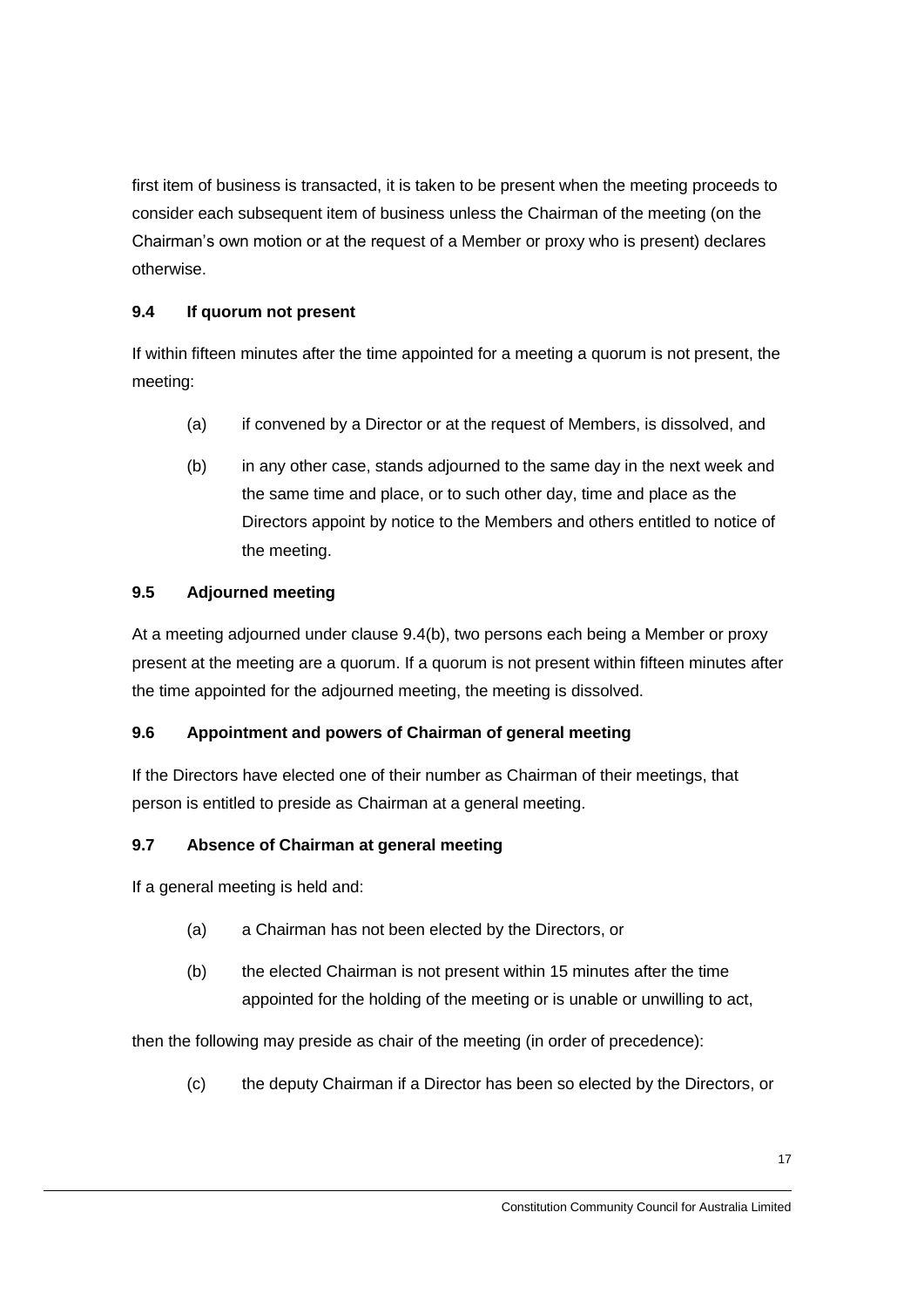(d) a Director or Representative elected by the Members present to preside as chairman of the meeting.

### **9.8 Conduct of general meetings**

- (a) The Chairman of a general meeting:
	- (i) has charge of the general conduct of the meeting and of the procedures to be adopted at the meeting,
	- (ii) may require the adoption of any procedure which is, in the Chairman's opinion, necessary or desirable for proper and orderly debate or discussion and the proper and orderly casting or recording of votes at the general meeting, and
	- (iii) may, having regard where necessary to the Corporations Act, terminate discussion or debate on any matter whenever the Chairman considers it necessary or desirable for the proper conduct of the meeting.
- (b) A decision by the Chairman under this clause is final.

# **9.9 Adjournment of general meeting**

- (a) The Chairman of a general meeting may at any time during the meeting adjourn the meeting or any business, motion, question, resolution, debate or discussion being considered or remaining to be considered by the meeting either to a later time at the same meeting or to an adjourned meeting at any time and any place, but:
	- (i) in exercising the discretion to do so, the Chairman may, but need not, seek the approval of the Members present, and
	- (ii) only unfinished business is to be transacted at a meeting resumed after an adjournment.
- (b) Unless required by the Chairman, a vote may not be taken or demanded by the Members present in respect of any adjournment.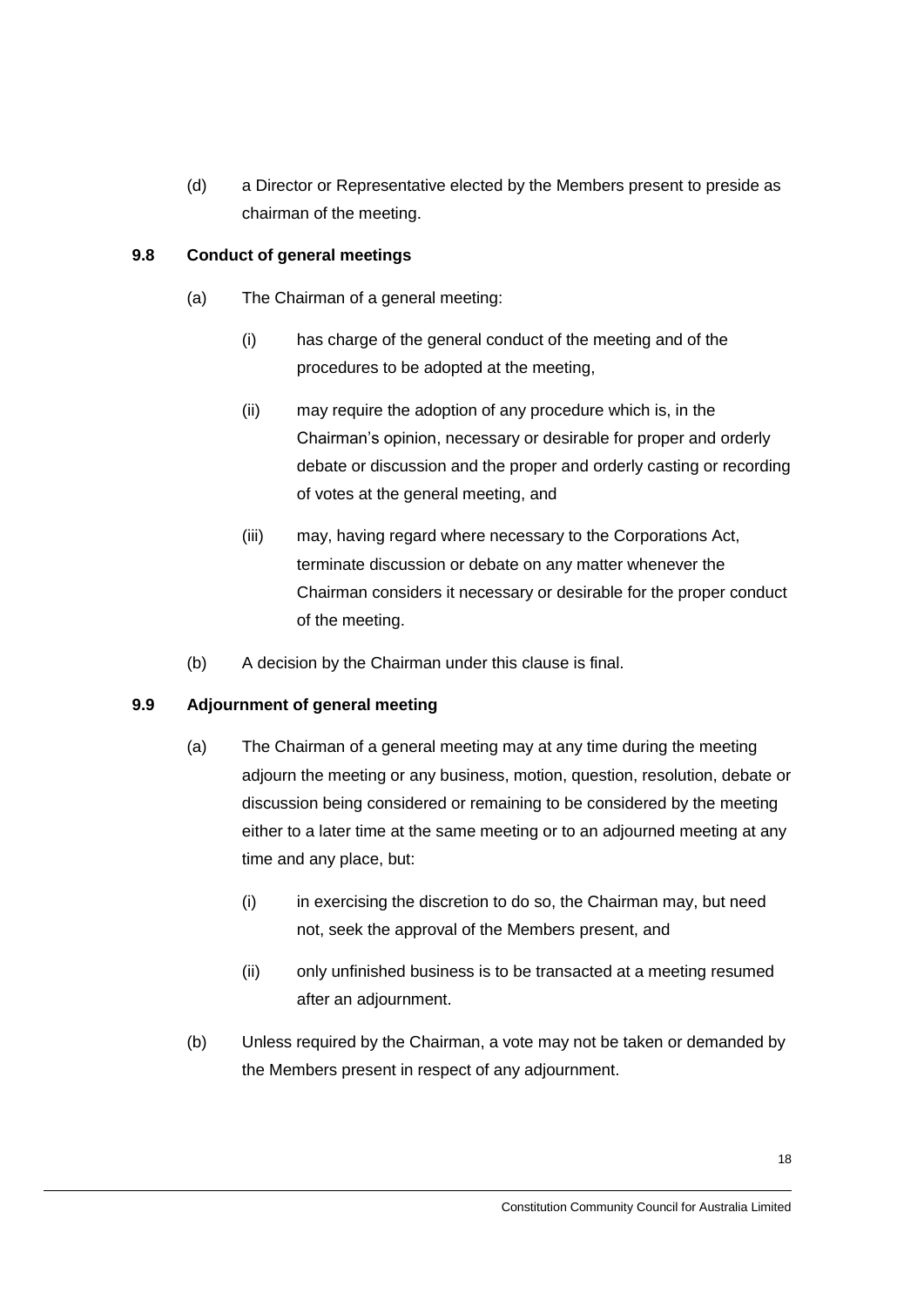### **9.10 Notice of adjourned meeting**

It is not necessary to give any notice of an adjournment or of the business to be transacted at any adjourned meeting unless a meeting is adjourned for one month or more. In that case, notice of the adjourned meeting must be given as in the case of an original meeting.

#### **9.11 Questions decided by majority**

Subject to the requirements of the Corporations Act, a resolution is taken to be carried if a simple majority of the votes cast on the resolution are in favour of it.

#### **9.12 Equality of votes – no casting vote for Chairman**

If there is an equality of votes, either on a show of hands or on a poll, then the Chairman of the meeting is not entitled to a casting vote in addition to any votes to which the Chairman is entitled as a Member or proxy or Representative, and the question is resolved in the negative.

#### **9.13 Voting on show of hands**

At any general meeting a resolution put to the vote of the meeting must be decided on a show of hands unless a poll is properly demanded and the demand is not withdrawn. A declaration by the Chairman that a resolution has on a show of hands been carried or carried unanimously, or by a particular majority, or lost, and an entry to that effect in the book containing the minutes of the proceedings of the Company, is conclusive evidence of the fact. Neither the Chairman nor the minutes need state and it is not necessary to prove the number or proportion of the votes recorded in favour of or against the resolution.

#### **9.14 Poll**

If a poll is demanded:

- (a) it must be taken in the manner and at the date and time directed by the Chairman and the result of the poll is the resolution of the meeting at which the poll was demanded,
- (b) on the election of a Chairman or on a question of adjournment, it must be taken immediately,
- (c) the demand may be withdrawn, and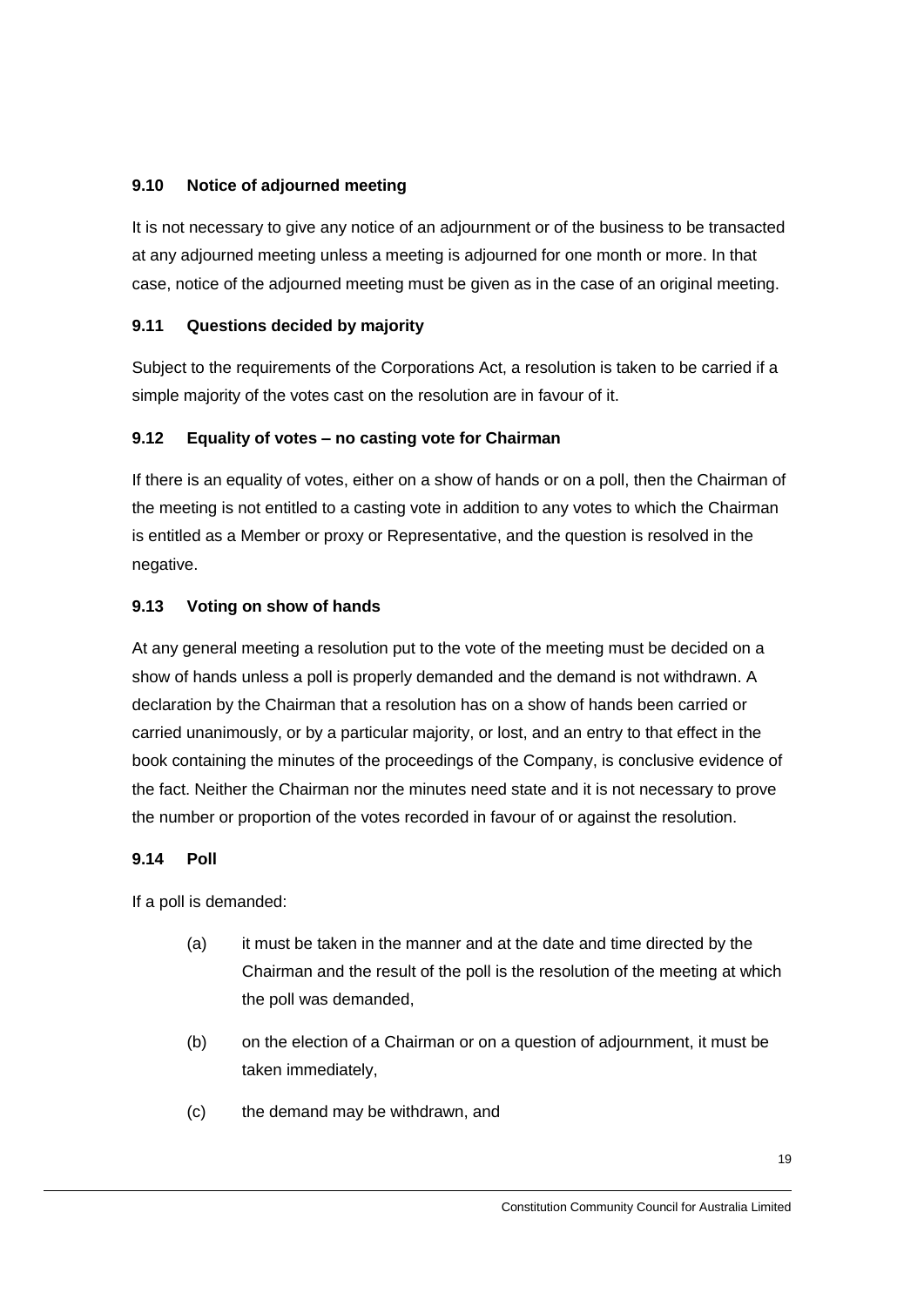(d) the demand does not prevent the continuance of the meeting for the transaction of any business other than the question on which the poll has been demanded.

#### **9.15 Votes of Members**

Subject to this Constitution:

- (a) on a show of hands, each Member present by Representative and each other person present as a proxy of a Member has one vote, and
- (b) on a poll, each Member present by Representative and each person present as proxy of a Member has one vote.

#### **9.16 Right to appoint proxy**

- (a) Subject to the Corporations Act, a Member entitled to attend a meeting of the Company is entitled to appoint another person (whether a Member or not) as proxy to attend in the Member's place at the meeting. A proxy has the same right as the Member to speak and vote at the meeting and may be appointed in respect of more than one meeting.
- (b) The instrument appointing a proxy must be in writing under the hand of the appointor or of his attorney duly authorised in writing or, if the appointor is a corporation, either under seal or under the hand of an officer or attorney duly authorised. The instrument appointing a proxy will be deemed to confer authority to demand or join in demanding a poll. A Member will be entitled to instruct his proxy to vote in favour of or against any proposed resolutions., The proxy may vote as he thinks fit unless otherwise instructed.
- (c) No Member, and no other person, may hold and vote in accordance with more than three proxies.
- (d) The instrument appointing a proxy may be in the form set out in the Schedule to this Constitution.
- (e) The instrument appointing a Representative or proxy will be deposited at the registered office of the Company, or at such other place within the State as is specified for that purpose in the notice convening the meeting, not less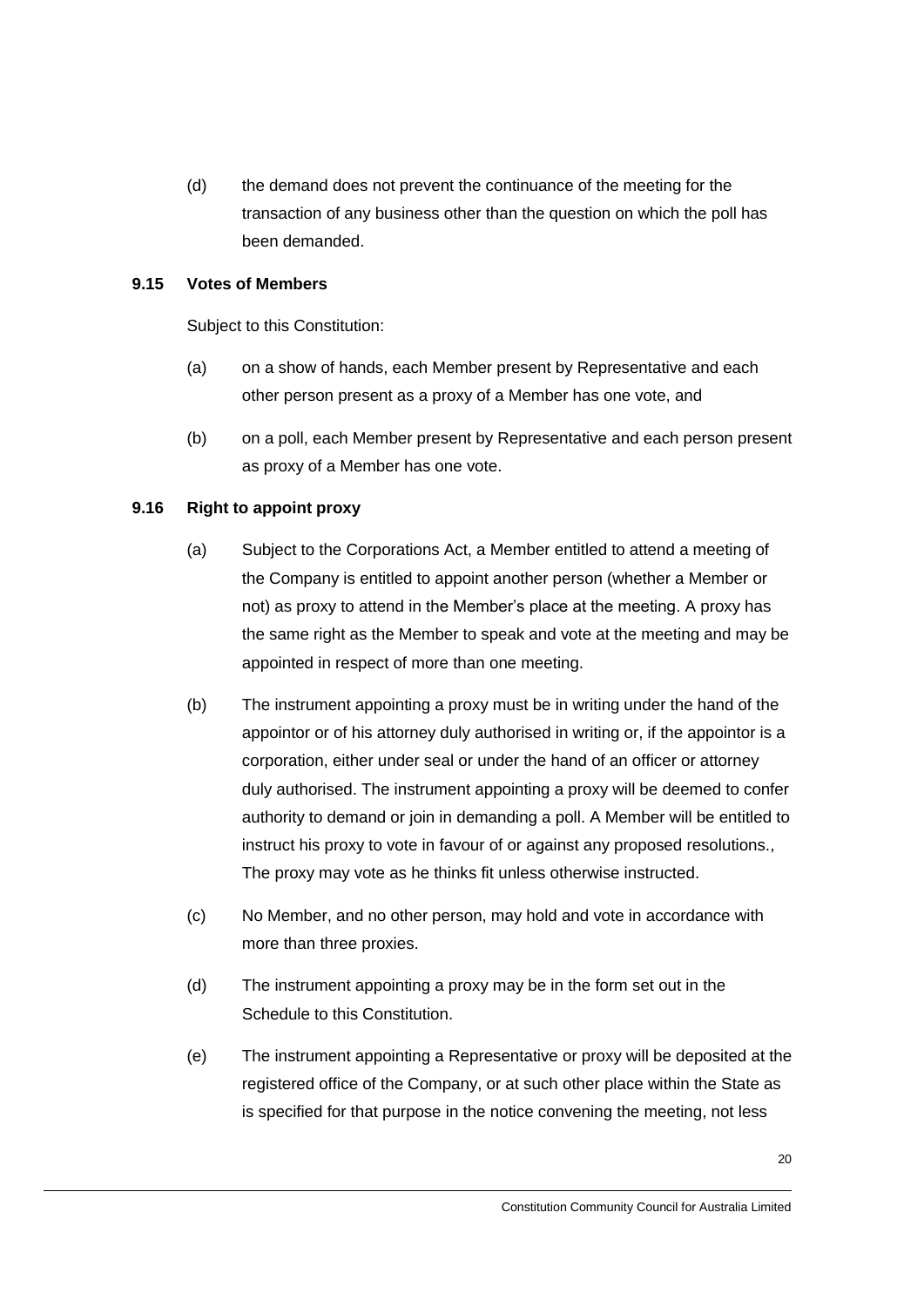than 48 hours before the time for holding the meeting or adjourned meeting at which the person named in the instrument proposes to vote, or, in the case of a poll, not less than 24 hours before the time appointed for the taking of the poll, and in default the appointment or instrument of proxy will not be treated as valid.

(f) A vote given in accordance with the terms of an appointment of Representative or instrument of proxy will be valid notwithstanding the previous revocation of the instrument or of the authority under which the instrument was executed, if no notice in writing of such revocation as aforesaid has been received by the Company at the registered office by 5pm on the day before the commencement of the meeting or adjourned meeting at which the instrument is used.

#### **9.17 Validity of vote in certain circumstances**

Unless the Company has received written notice of the matter before the start or resumption of the meeting at which a person votes as a proxy or Representative, a vote cast by that person is valid even if, before the person votes the Member revokes the appointment or authority.

#### **9.18 Objection to voting qualification**

- (a) An objection to the right of a person to attend or vote at the meeting or adjourned meeting:
	- (i) may not be raised except at that meeting or adjourned meeting, and
	- (ii) must be referred to the Chairman of the meeting, whose decision is final.
- (b) A vote not disallowed under the objection is valid for all purposes.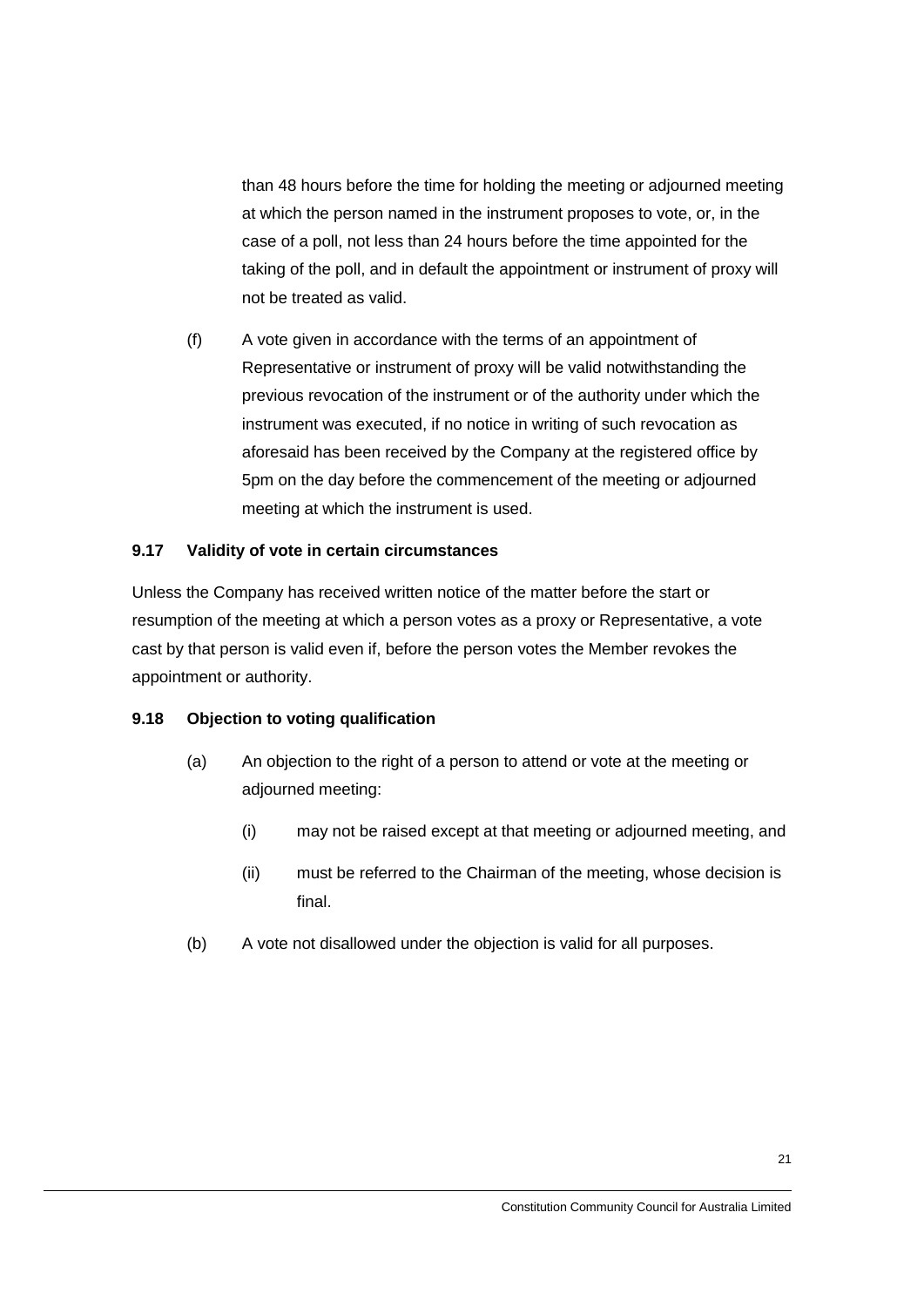# <span id="page-21-0"></span>**10 Directors**

#### <span id="page-21-3"></span>**10.1 Number of Directors**

- (a) The number of Directors will be such number between five (5) and twelve (12) as the Members shall determine from time to time, subject to that number complying with the Corporations Act, and in the absence of such a determination the number shall be eight (8).
- (b) The Board is to be comprised as follows:
	- (i) up to ten (10) Elected Directors; and
	- (ii) up to two Appointed Directors.

#### <span id="page-21-2"></span>**10.2 Elected Directors**

- (a) Each Elected Director must be the Chief Executive Officer of a Member.
- (b) Nominations for Elected Directors will occur in accordance with the Governance Charter.
- (c) The Members may, at a general meeting at which an Elected Director retires or otherwise vacates office, by resolution fill the vacated office by electing a person to that office.

#### <span id="page-21-1"></span>**10.3 Appointed Directors**

At any time, the Board may appoint up to two Appointed Directors for a period of up to three years.

#### **10.4 Appointment of officers**

The Directors may appoint officers of the Company, including a Secretary.

#### **10.5 Retirement of Directors**

At each annual general meeting, any Elected Director who has held office for three years or more since last being elected, must retire from office.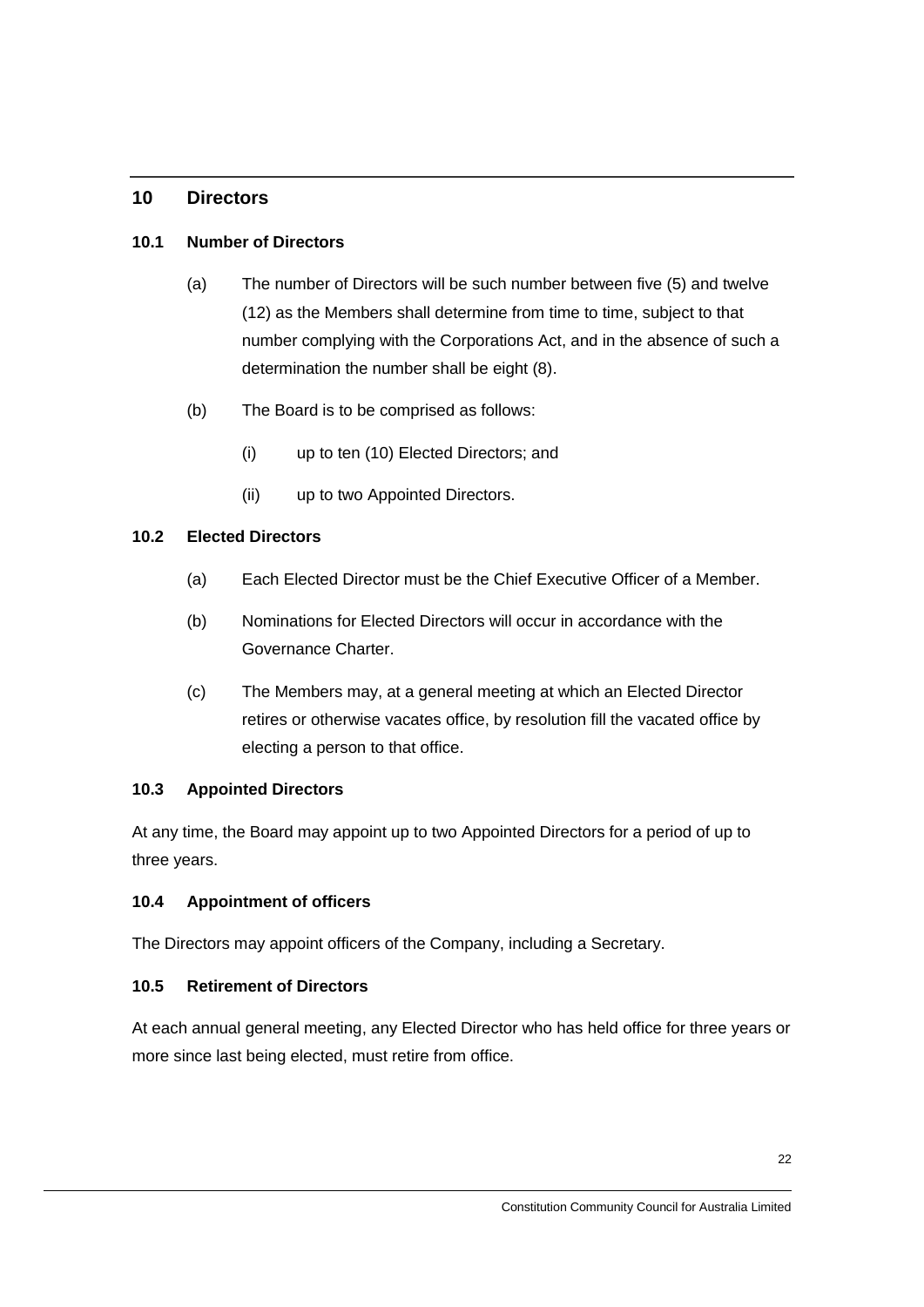#### <span id="page-22-0"></span>**10.6 Re-election and Reappointment of Directors**

- (a) Elected Directors are entitled to seek re-election as directors on three occasions only so that an Elected Director's period of service to the Company shall not exceed a period of nine (9) years.
- (b) Appointed Directors are entitled to re-appointment as directors on three occasions only so that an Appointed Director's period of service to the Company shall not exceed a period of nine (9) years.
- (c) Following the resignation or the conclusion of their term as an Elected Director, an individual is eligible for appointment as an Appointed Director.
- (d) Following the resignation or the conclusion of their term as an Appointed Director, an individual is eligible for election as an Elected Director, in accordance with clause [10.2.](#page-21-2)

#### **10.7 Office held until conclusion of meeting**

A retiring Director holds office until the conclusion of the meeting at which that Director retires but subject to clause [10.6](#page-22-0) is eligible for re-election.

# **10.8 Casual vacancy or additional Director**

- (a) The Directors may at any time appoint any person to be a Director, either to fill a casual vacancy or as an addition to the existing Directors, provided the total number of Directors does not exceed the maximum number determined in accordance with clause [10.1.](#page-21-3)
- (b) A Director appointed under this clause holds office until the conclusion of the next annual general meeting of the Company but is eligible for election at that meeting.

# **10.9 Removal of Directors**

The Members may by Ordinary resolution remove any Director before the expiration of that Director's period of office, and may by an Ordinary Resolution appoint another person in the place of that Director.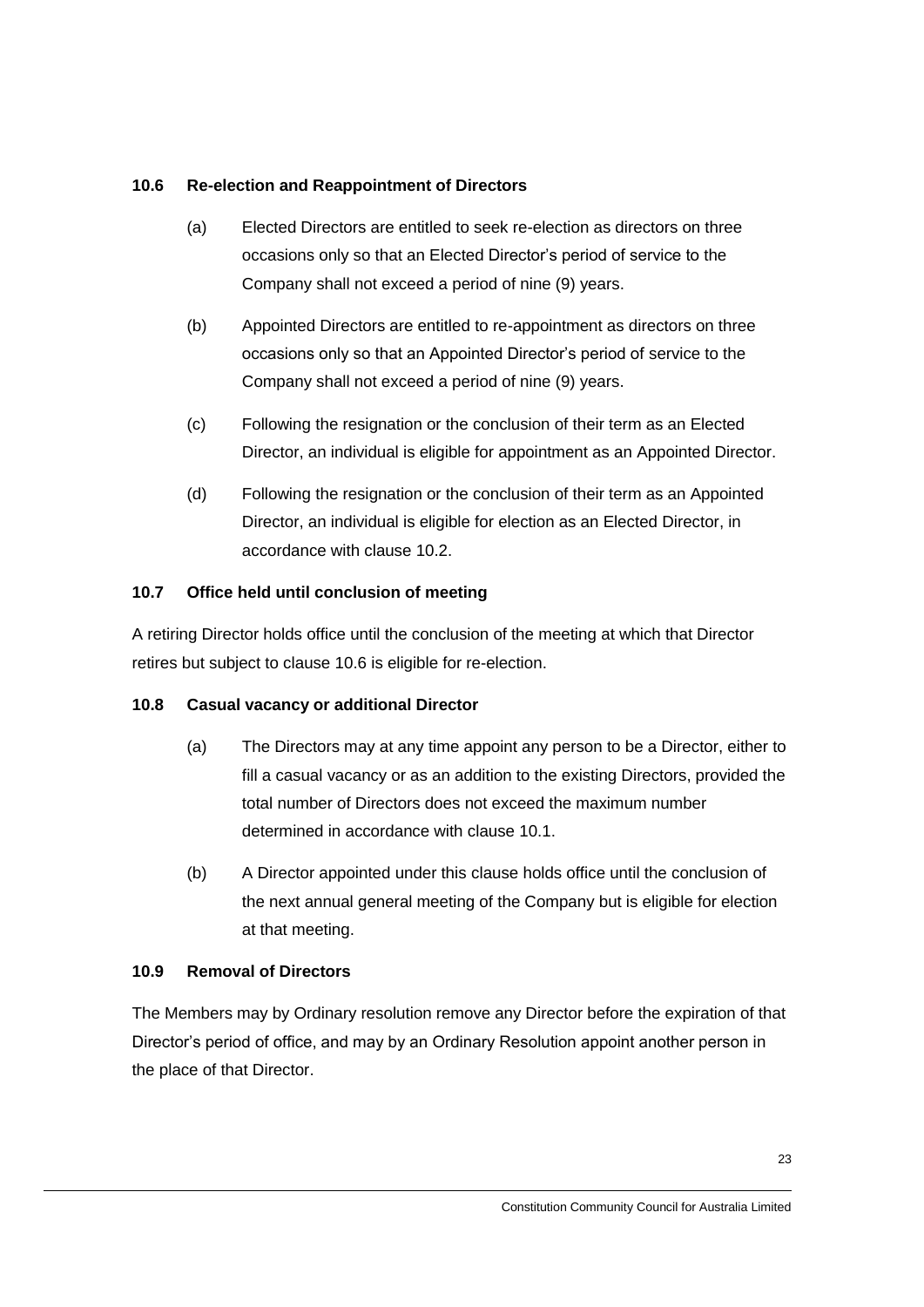# <span id="page-23-0"></span>**11 Remuneration of Directors**

<span id="page-23-1"></span>The Directors may not be paid remuneration for their services as Directors.

### **12 Expenses of Directors**

A Director is entitled to be reimbursed out of the funds of the Company for such reasonable travelling, accommodation and other expenses as the Director may incur when travelling to or from meetings of the Directors or a Committee or when otherwise engaged on the business of the Company. Any payment to a Director must be approved by the Directors.

#### <span id="page-23-2"></span>**13 Vacation of office of Director**

In addition to the circumstances in which the office of a Director becomes vacant under the Corporations Act, the office of a Director becomes vacant if the Director:

- (a) becomes of unsound mind or a person whose person or estate is liable to be dealt with in any way under the law relating to mental health,
- (b) resigns from the office by notice in writing to the Company,
- (c) no longer meets the qualifications set out in clause [10.2,](#page-21-2)
- (d) becomes insolvent or bankrupt, compounds with his creditors, or assigns his estate for the benefit of his creditors,
- (e) is absent personally or by proxy at three successive meetings of the Directors without leave of absence from the Directors, or
- (f) becomes prohibited for being a Director by reason of any order of any court of competent jurisdiction.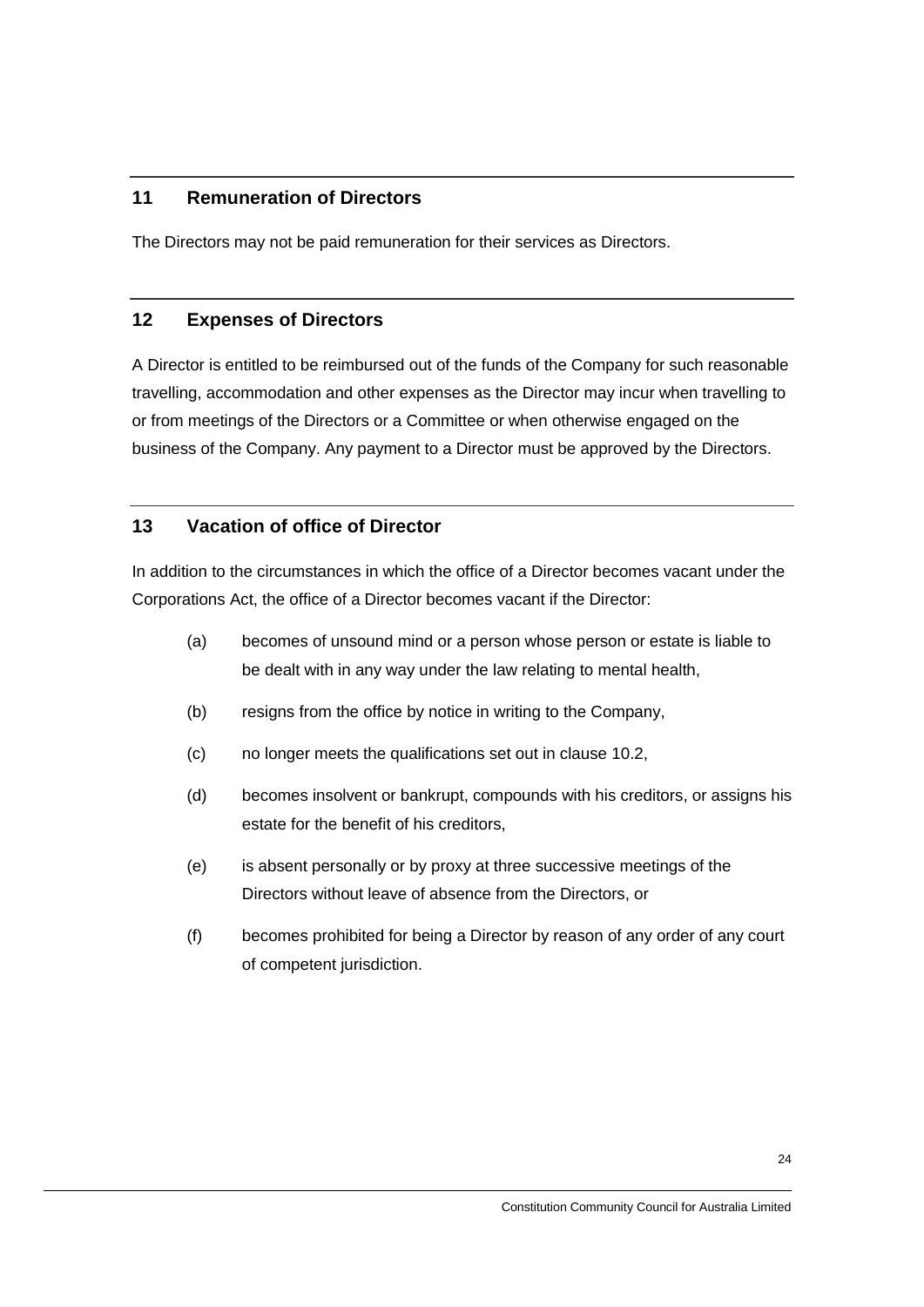# <span id="page-24-0"></span>**14 Powers and duties of Directors**

#### <span id="page-24-3"></span>**14.1 Directors to manage the Company**

- (a) The Directors are to manage the business of the Company and may exercise all the powers of the Company that are not, by the Corporations Act or by this Constitution, required to be exercised by the Company in general meeting.
- (b) The Directors will cause the Company to be conducted in accordance with the Objects and in the interests of the Members and Associate Members of the Company.

#### **14.2 Specific powers of Directors**

Without limiting the generality of clause [14.1,](#page-24-3) and subject to any trusts relating to the assets of the Company, the Directors may exercise all the powers of the Company to borrow or raise money, to charge any property or business of the Company, and to give any security for a debt, liability or obligation of the Company or of any other person.

# <span id="page-24-1"></span>**15 Rules**

Subject to this Constitution, the Directors may from time to time by resolution make and rescind or alter Rules which are binding on Members for the management and conduct of the business of the Company.

# <span id="page-24-2"></span>**16 Appointment of attorney**

- (a) The Directors may, by power of attorney, appoint any person to be the attorney of the Company for the purposes and with the powers, authorities and discretions held by the Directors for the period and subject to the conditions that they think fit.
- (b) A power of attorney granted under clause [16](#page-24-2) may contain any provisions for the protection and convenience of persons dealing with the attorney that the Directors think fit and may also authorise the attorney to delegate (including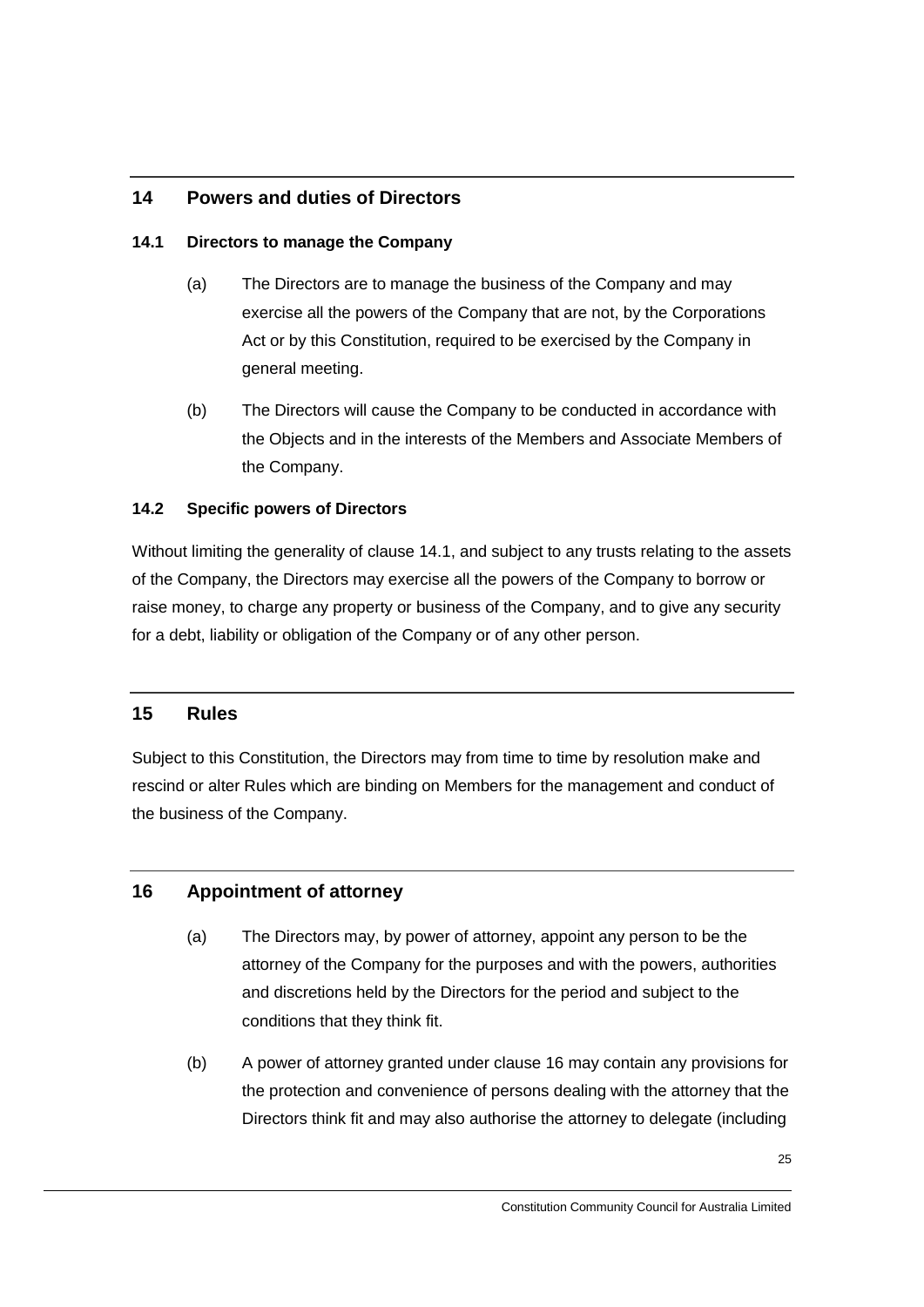by way of appointment of a substitute attorney) all or any of the powers, authorities and discretions of the attorney.

# <span id="page-25-0"></span>**17 Directors' committees**

- (a) The Directors may delegate any of their powers, other than powers required by law to be dealt with by Directors as a board, to a committee or committees consisting of such one or more of their number as they think fit.
- (b) A committee to which any powers have been delegated under clause [17](#page-25-0) must exercise those powers in accordance with any directions of the Directors. A power so exercised is taken to have been exercised by the Directors.
- (c) Any committee constituted under this clause [17](#page-25-0) shall by governed by such Rules or terms of reference adopted by the Directors from time to time, and may where the Rules or terms of reference provide, may include co-opted members.

# <span id="page-25-1"></span>**18 Powers of delegation**

The powers of delegation expressly or impliedly conferred by this Constitution on the Directors are conferred in substitution for, and to the exclusion of, the power conferred by Section 198D of the Corporations Act.

# <span id="page-25-2"></span>**19 Proceedings of directors**

#### **19.1 Directors meetings**

- (a) The Directors may meet together for conducting business, adjourn and otherwise regulate their meetings as they think fit.
- (b) A Director may at any time, and the Secretary must on the written request of a Director, convene a meeting of the Directors.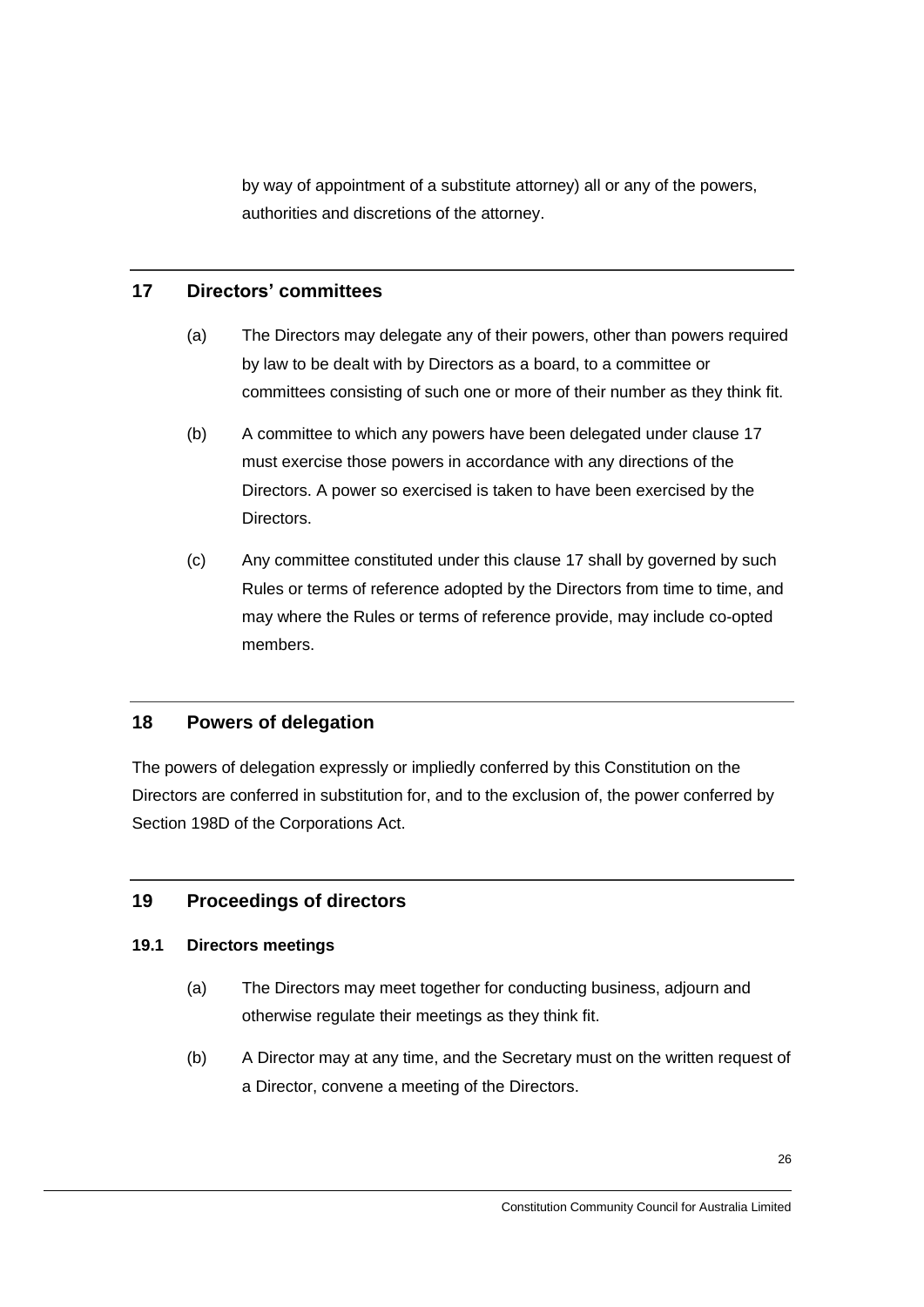# **19.2 Questions decided by majority**

A question arising at a meeting of Directors is to be decided by a majority of votes of Directors present and entitled to vote, and that decision is for all purposes a decision of the Directors.

# <span id="page-26-0"></span>**20 Chairman and Deputy Chairman of directors**

# <span id="page-26-2"></span>**20.1 Election of Chairman**

At the first meeting following the Annual General Meeting or at such other time as is necessary, the Directors must elect from their number a Chairman and a Deputy Chairman of their meetings.

# **20.2 Absence of Chairman at Directors' meeting**

If a Directors' meeting is held and:

- (a) a Chairman has not been elected under clause [20.1,](#page-26-2) or
- (b) the Chairman is not present within ten minutes after the time appointed for the holding of the meeting or is unable or unwilling to act,

then the Deputy Chairman, if elected under clause [20.1,](#page-26-2) must be the Chairman of the meeting or, if the Deputy Chairman is not present, the Directors present must elect one of their number to be a Chairman of the meeting.

# **20.3 No casting vote for Chairman at Directors' meetings**

In the event of an equality of votes cast for and against a question, the Chairman of the Directors' meeting does not have a second or casting vote.

# <span id="page-26-1"></span>**21 Quorum for directors' meeting**

(a) At a meeting of Directors, a quorum is one half of the Directors holding office, or if there is an odd number of Directors, then the majority of Directors holding office, unless so determined by the Directors to be a higher number.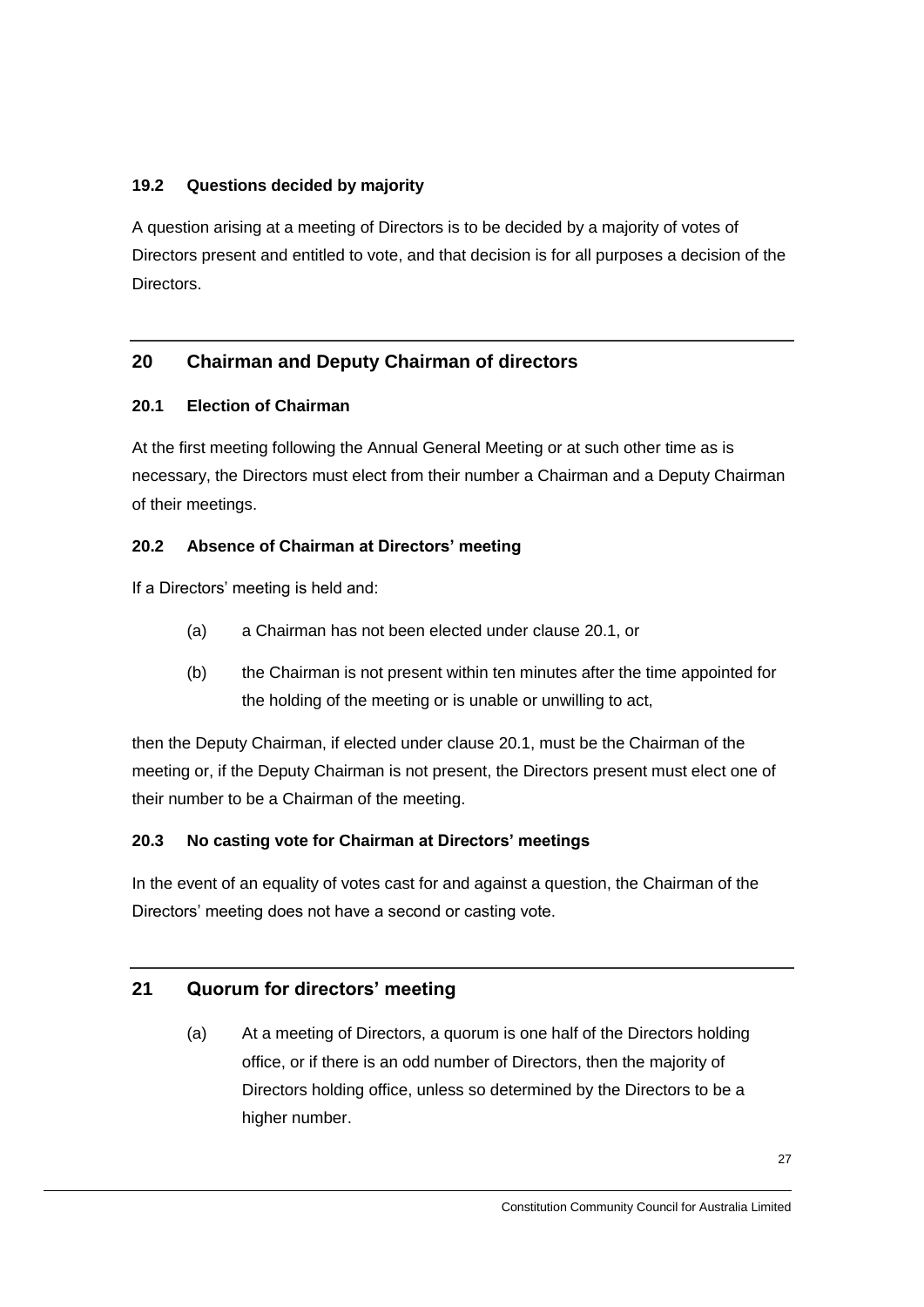(b) The continuing Directors may act despite a vacancy in their number. If their number is reduced below the minimum fixed by clause [10.1,](#page-21-3) the continuing Directors may, except in an emergency, act only for the purpose of filling vacancies to the extent necessary to bring their number up to that minimum or to convene a general meeting.

#### <span id="page-27-0"></span>**22 Chairman of committees**

A committee may elect one of their number as chairman of their meetings. If a meeting of a committee is held and:

- (a) a chairman has not been elected, or
- (b) the chairman is not present within ten minutes after the time appointed for the holding of the meeting or is unable or unwilling to act,

then the committee members involved may elect one of their number to be chairman of the meeting.

# <span id="page-27-1"></span>**23 Meetings of committee**

#### **23.1 Adjourning a meeting**

A Committee may meet and adjourn as it thinks proper.

#### **23.2 Determination of questions**

- (a) Questions arising at a meeting of a Committee are to be determined by a majority of votes of the Members present and voting.
- (b) In the event of an equality of votes, the Chairman of the meeting does not have a casting vote.

# <span id="page-27-2"></span>**24 Circulating resolutions**

The Directors may pass a resolution without a Directors' meeting being held if all of the Directors entitled to vote on the resolution sign a document containing a statement that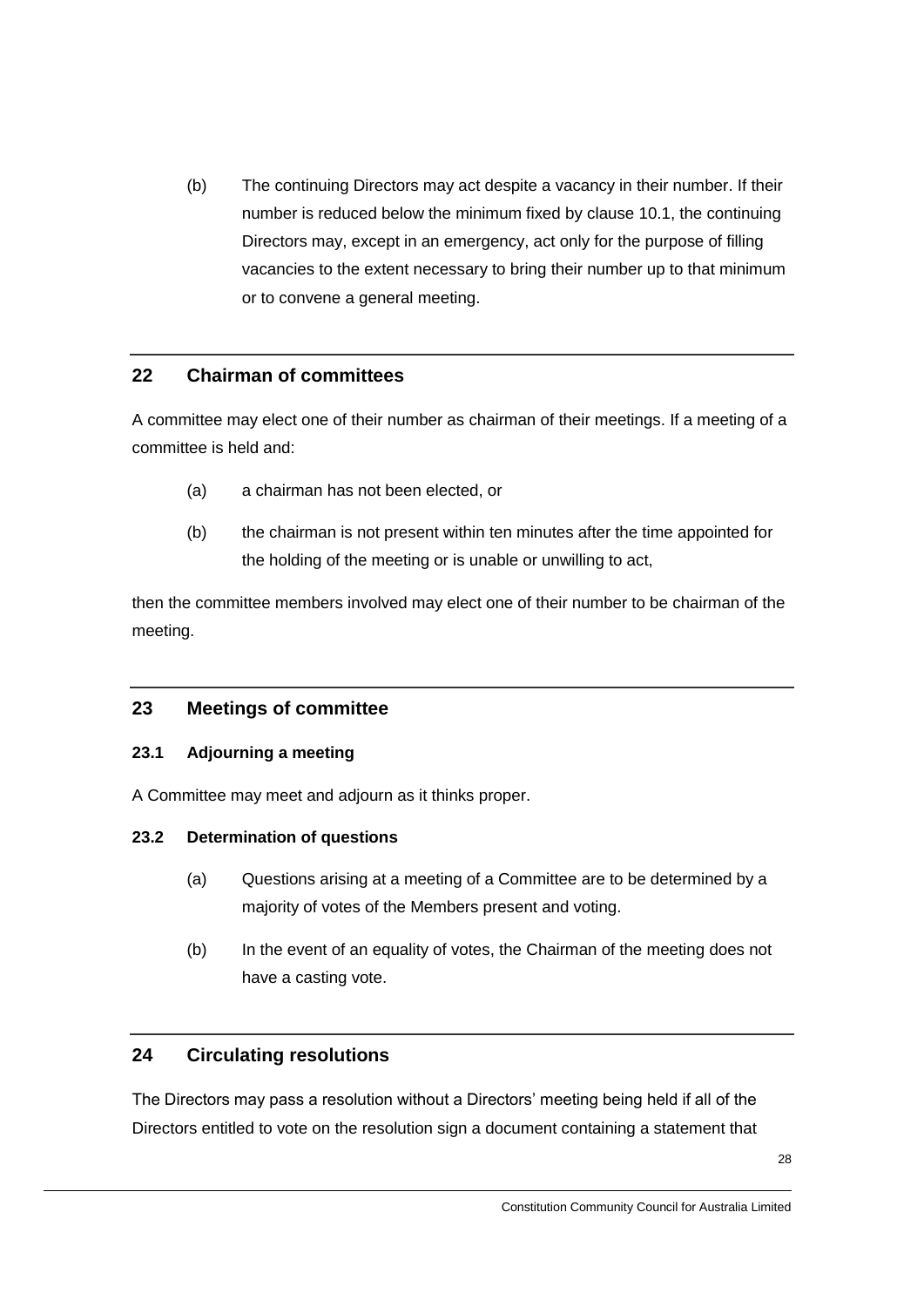they are in favour of the resolution set out in the document. Separate copies of a document may be used for signing by Directors if the wording of the resolution and statement is identical in each copy. The resolution is passed when the last Director signs.

# <span id="page-28-0"></span>**25 Validity of acts of directors**

All acts done at a meeting of the Directors or of a committee of Directors, or by a person acting as a Director are, even if it is afterwards discovered that:

- (a) there was a defect in the appointment or continuance in office of a person as a Director or of the person so acting, or
- (b) a person acting as a Director was disqualified or was not entitled to vote,

as valid as if the relevant person had been duly appointed or had duly continued in office and was qualified and entitled to vote.

### <span id="page-28-1"></span>**26 Secretary**

#### **26.1 Appointment of Secretary**

There must be at least one Secretary who is to be appointed by the Directors.

#### **26.2 Suspension and removal of Secretary**

The Directors may suspend or remove a Secretary from that office.

#### **26.3 Powers, duties and authorities of Secretary**

A Secretary holds office on the terms and conditions (including as to remuneration) and with the powers, duties and authorities, as determined by the Directors. The exercise of those powers and authorities and the performance of those duties by a Secretary are subject at all times to the control of the Directors.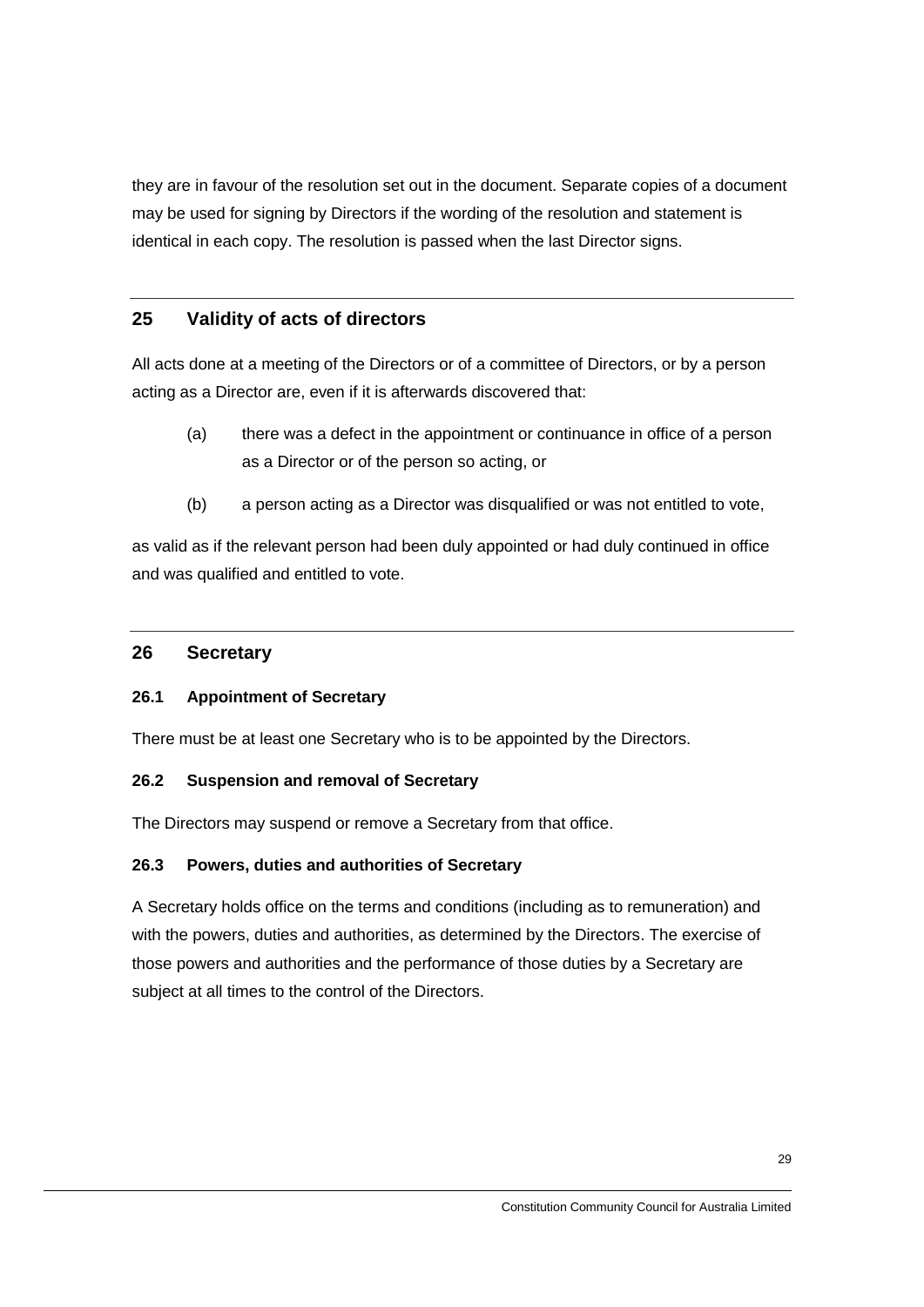# <span id="page-29-0"></span>**27 Dispute resolution**

#### <span id="page-29-2"></span>**27.1 Handling a dispute**

Where there is a dispute, grievance or other disagreement between a Member and the Company, whether arising out of the application of these rules or otherwise ("Dispute"), then either must, prior to the commencement of any proceedings in a Court or Tribunal or before any authority or board, notify the other in writing of the nature of the Dispute, and the following must occur:

- <span id="page-29-1"></span>(a) The Member and the Company must in the period fourteen days from the service of the notice of the Dispute ("Initial Period") use their best endeavours to resolve the Dispute.
- (b) If the Company and the Member are unable to resolve the Dispute within the Initial Period, then the Dispute must be referred for mediation to a mediator agreed by the Member and the Company.
- (c) If the disputants are unable to agree on a mediator within seven days of the Initial Period, the Member or the Company may request the President of  $LEADR<sup>1</sup>$  to nominate a mediator to whom the dispute will be referred.
- (d) The costs of the mediation will be shared equally between the Member and the Company.
- (e) Where:

1

- (i) the party receiving the notice of the Dispute fails to attend the mediation required by clause [27.1\(](#page-29-2)b), or
- (ii) the mediation has not occurred within six weeks of the date of the notice of the Dispute, or
- (iii) the mediation fails to resolve the Dispute,

<sup>1</sup> LEADR is the Association of Dispute Resolvers.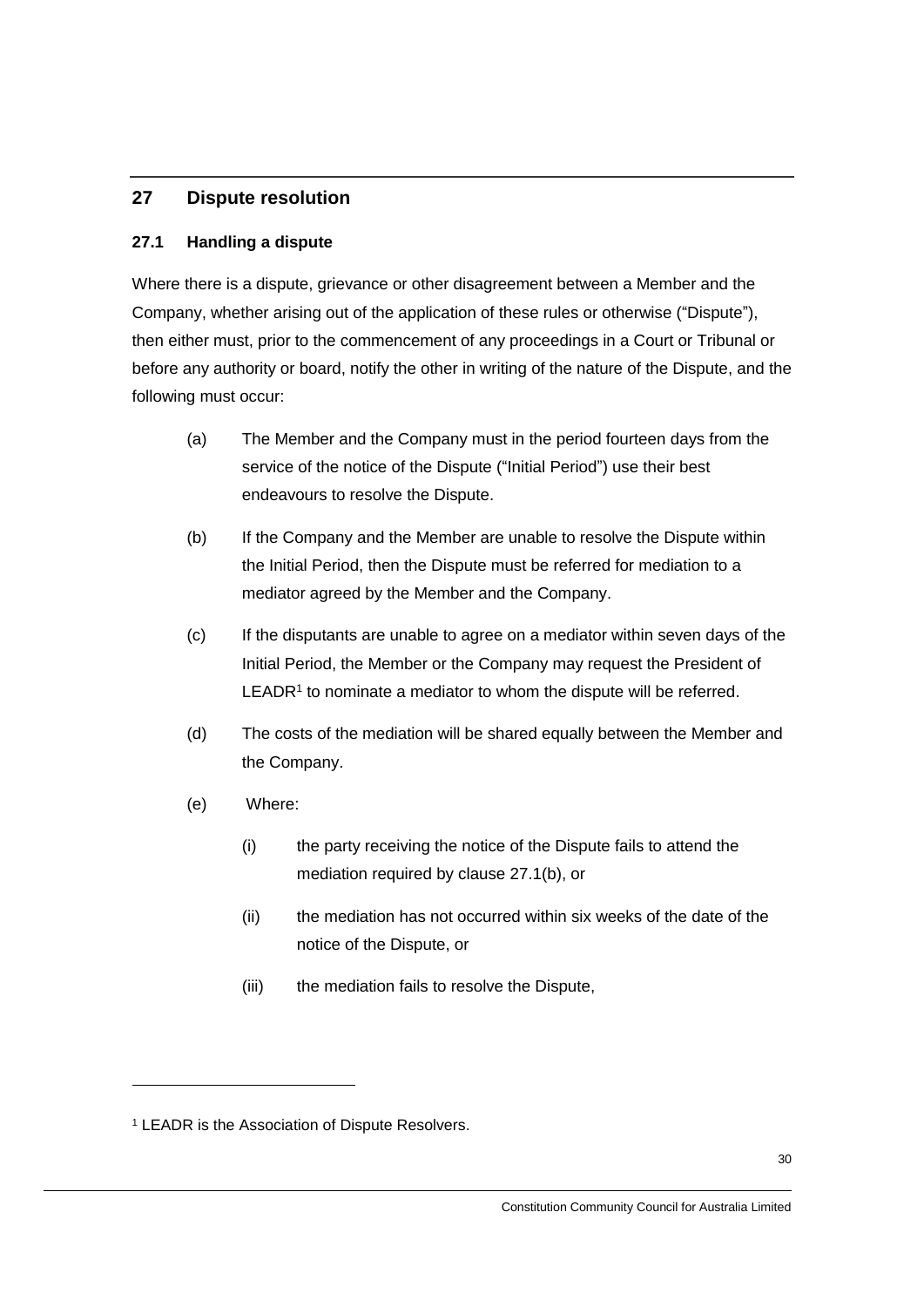then the party serving the notice of Dispute will be entitled to commence any proceedings in a Court or Tribunal or before any authority or board in respect of the Dispute.

(f) The procedure in this clause will not apply in respect of proceedings for urgent or interlocutory relief.

#### <span id="page-30-0"></span>**28 Documents**

Documents executed for and on behalf of the company must be executed by:

- (a) two Directors,
- (b) a Director and the Secretary, or
- (c) such other persons as the Directors by resolution appoint from time to time.

#### <span id="page-30-1"></span>**29 Accounts**

The Directors must cause proper accounting and other records to be kept and must distribute copies of every profit and loss account and balance sheet (including every document required by law to be attached thereto) accompanied by a copy of the Auditor's report thereon as required by the Corporations Act, provided, however, that the Directors must cause to be made out and laid before each annual general meeting a balance sheet and profit and loss account made up to date not more than six months before the date of the meeting.

#### <span id="page-30-2"></span>**30 Seals**

#### **30.1 Safe custody of common seals**

The Directors must provide for the safe custody of any seal of the Company.

#### **30.2 Use of common seal**

If the Company has a common seal or duplicate common seal: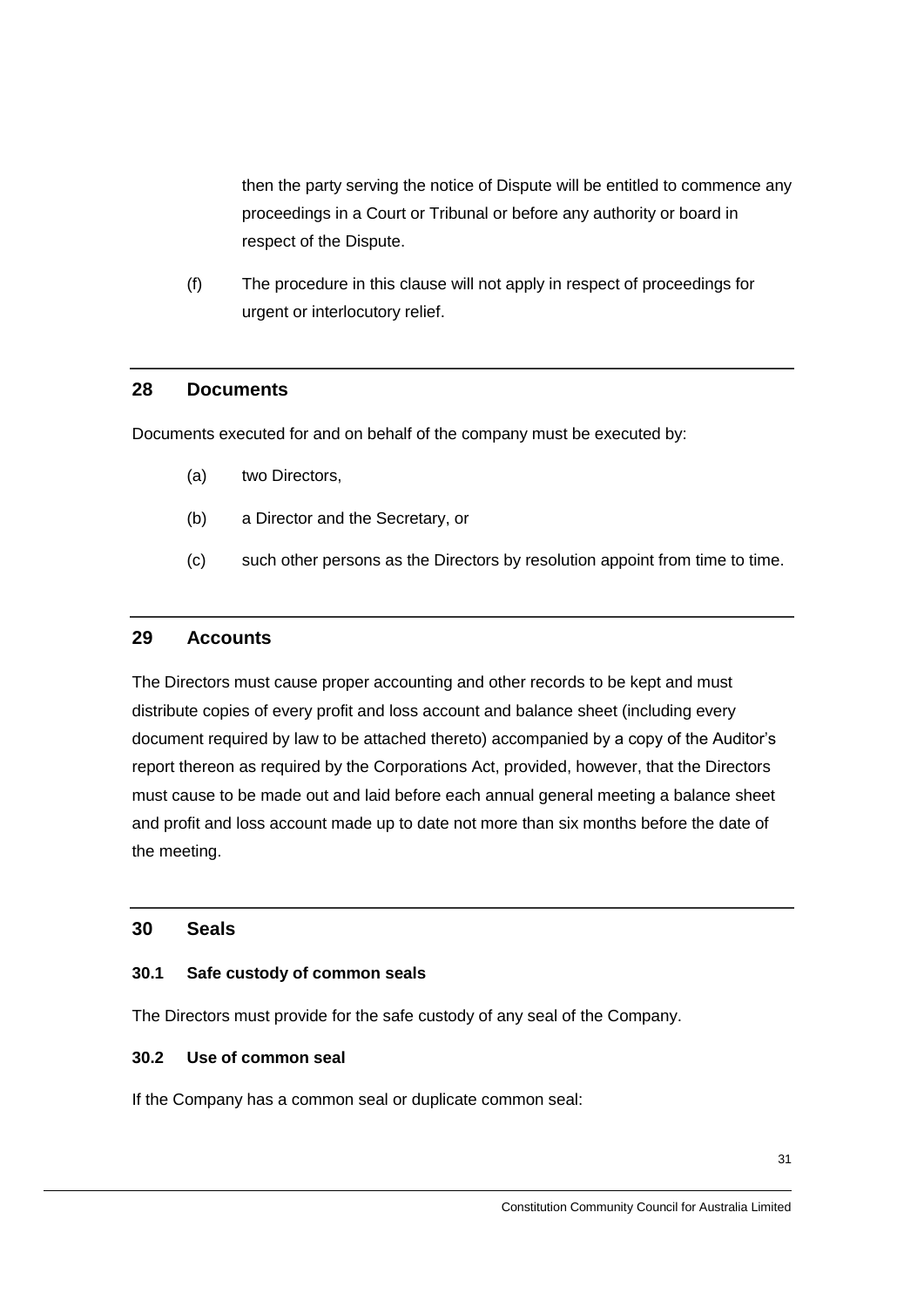- (a) it may be used only by the authority of the Directors, or of a Committee authorised by the Directors to authorise its use, and
- (b) every document to which it is affixed must be signed by a Director and be countersigned by another Director, a Secretary or another person appointed by the Directors to countersign that document or a class of documents in which that document is included.

# <span id="page-31-0"></span>**31 Inspection of records**

#### **31.1 Inspection by Members**

Subject to the Corporations Act, the Directors may determine whether and to what extent, and at what times and places and under what conditions, the accounting records and other documents of the Company or any of them will be open to inspection by the Members (other than Directors).

#### **31.2 Right of a Member to inspect**

A Member (other than a Director) does not have the right to inspect any document of the Company except as provided by law or authorised by the Directors or by the Company in general meeting.

# <span id="page-31-1"></span>**32 Service of documents**

#### **32.1 Document includes notice**

In this clause 32, a reference to a document includes a notice.

#### **32.2 Methods of service**

- (a) The Company may give a document to a Member:
	- (i) personally,
	- (ii) by sending it by post to the address for the Member in the Register or an alternative address nominated by the Member, or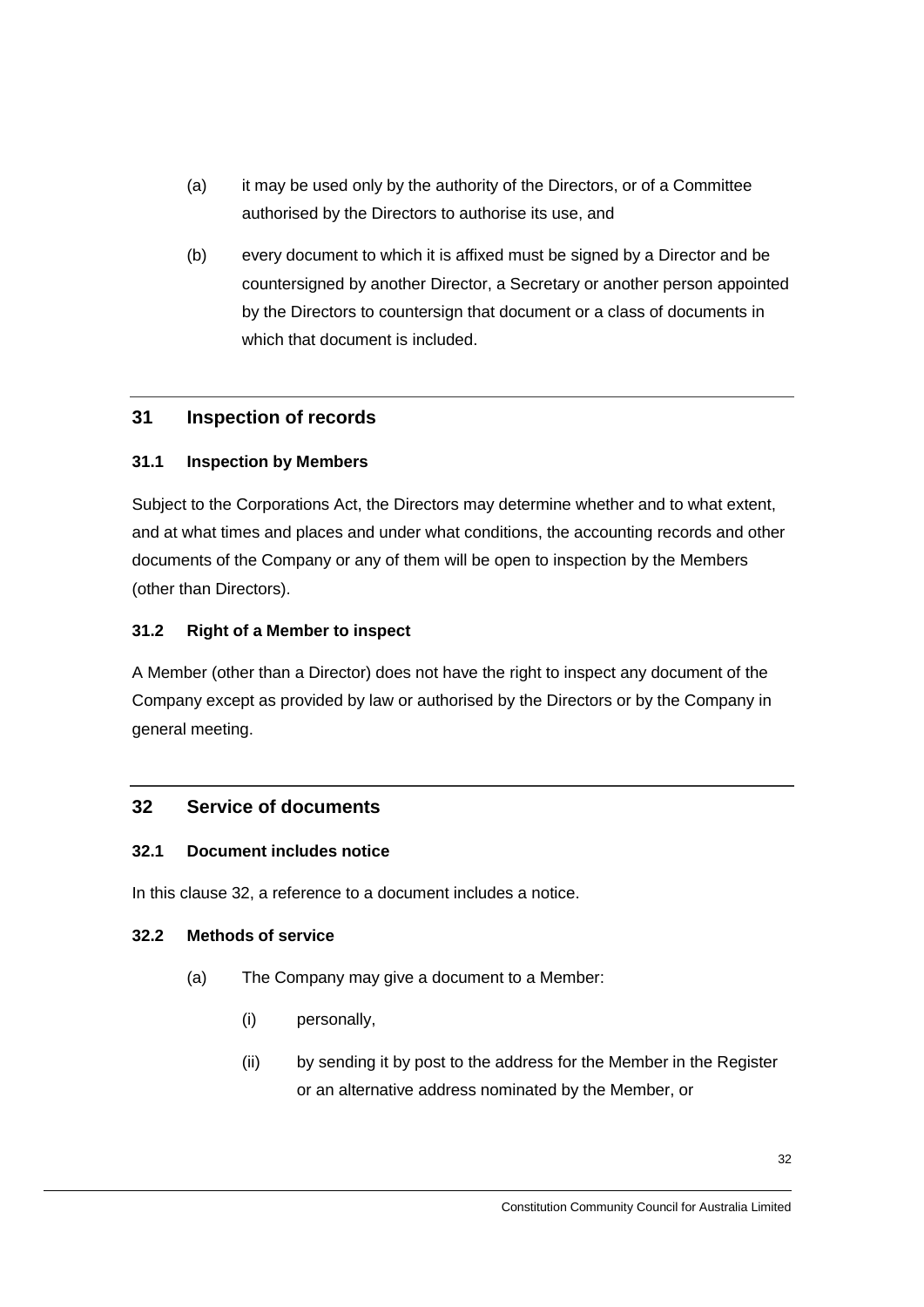- (iii) by sending it to a fax number or electronic address nominated by the Member.
- (b) A document sent by post:
	- (i) if sent to an address in Australia, may be sent by ordinary post, and
	- (ii) if sent to an address outside Australia, must be sent by airmail, and
	- (iii) in either case is taken to have been received on the day after the date of its posting.
- (c) If a document is sent by fax or electronic transmission, delivery of the document is taken:
	- (i) to be effected by properly addressing and transmitting the fax or electronic transmission, and
	- (ii) to have been delivered on the day following its transmission.

#### **32.3 Evidence of service**

A certificate in writing signed by a Director or a Secretary stating that a document was sent to a Member by post or by fax or electronic transmission on a particular date is prima facie evidence that the document was so sent on that date.

# <span id="page-32-0"></span>**33 Indemnity**

The Company may indemnify any current or former Director, Secretary or Executive Officer of the Company or of a Related Body Corporate of the Company out of the property of the Company against:

- (a) every liability incurred by the person in that capacity (except a liability for legal costs), and
- (b) all legal costs incurred in defending or resisting (or otherwise in connection with) proceedings, whether civil or criminal or of an administrative or investigatory nature, in which the person becomes involved because of that capacity,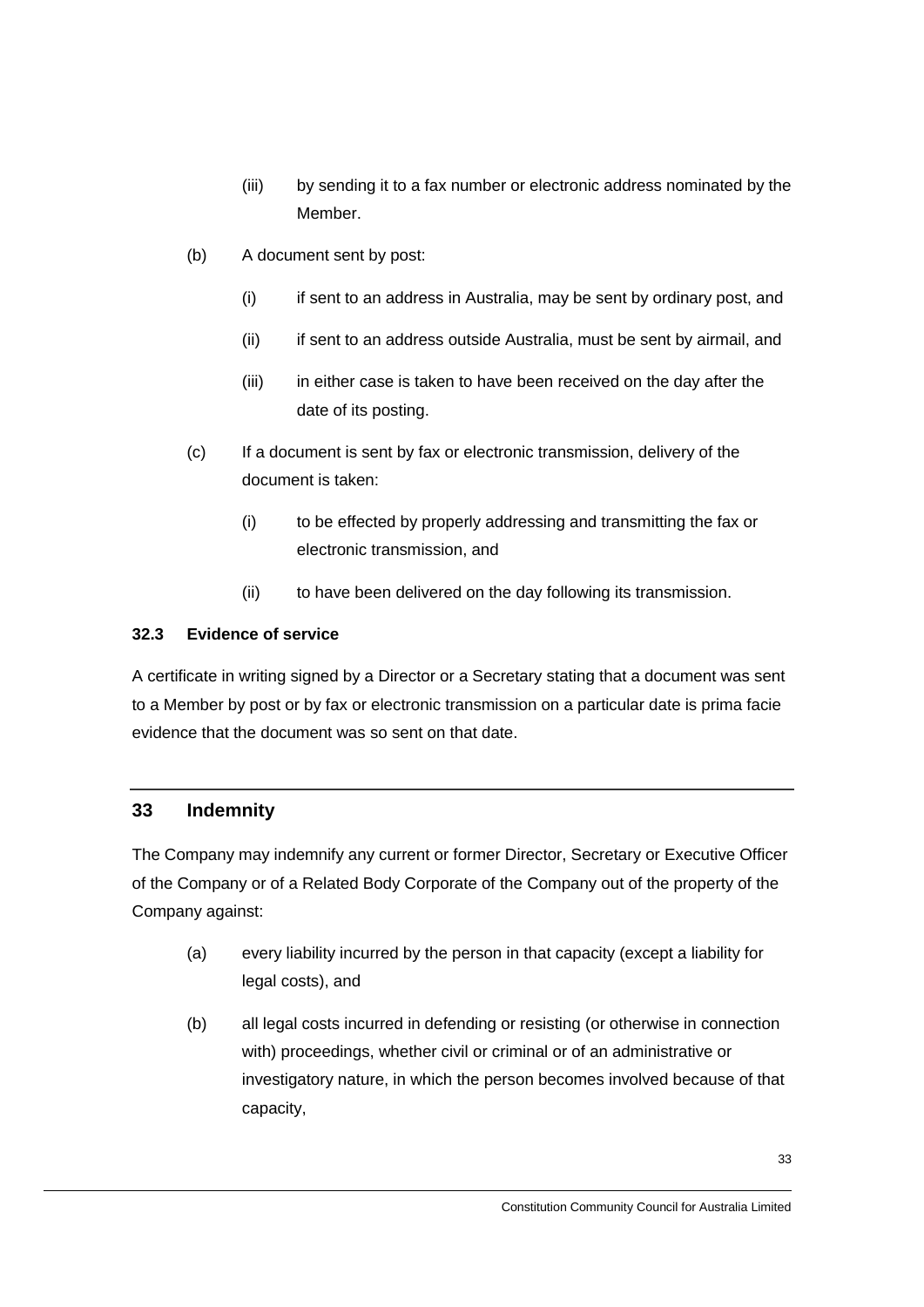except to the extent that:

- (c) the Company is forbidden by statute to indemnify the person against the liability or legal costs, or
- (d) an indemnity by the Company of the person against the liability or legal costs would, if given, be made void by statute.

# <span id="page-33-0"></span>**34 Insurance**

The Company may pay or agree to pay, whether directly or through an interposed entity, a premium for a contract insuring a person who is or has been a Director or Secretary or Executive Officer of the Company or of a Related Body Corporate of the Company against liability incurred by the person in that capacity, including a liability for legal costs, unless:

- (a) the Company is forbidden by statute to pay or agree to pay the premium, or
- (b) the contract would, if the Company paid the premium, be made void by statute.

#### <span id="page-33-1"></span>**35 Contract**

The Company may enter into an agreement with a person referred to in clauses [33](#page-32-0) and [34](#page-33-0) with respect to the matters covered by these clauses. An agreement entered into pursuant to this clause may include provisions relating to rights of access to the books of the Company conferred by the Corporations Act or otherwise by law.

#### <span id="page-33-2"></span>**36 Accounts**

The Directors must cause the accounts of the Company to be audited in accordance with the requirements of the Corporations Act.